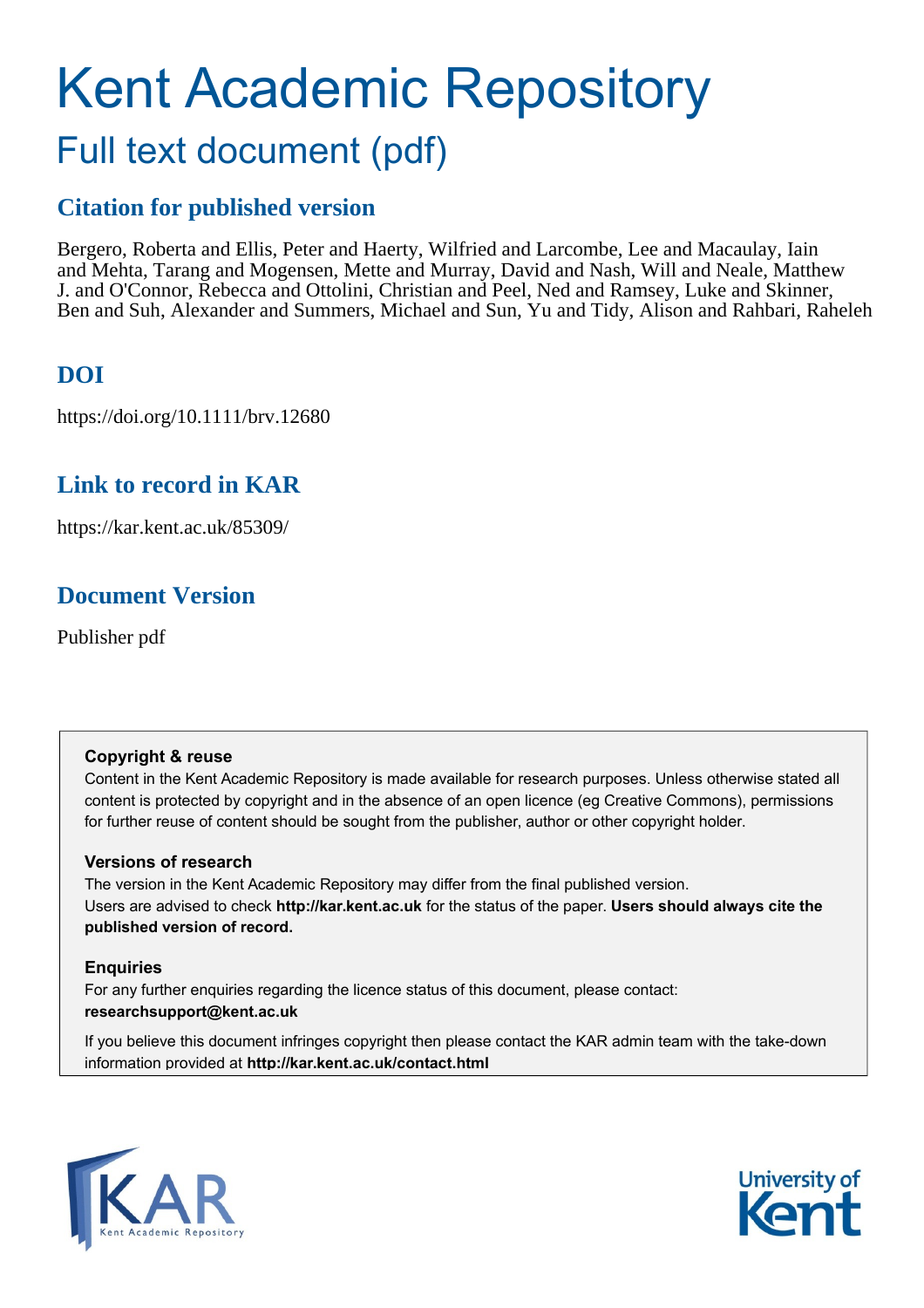

## Meiosis and beyond – understanding the mechanistic and evolutionary processes shaping the germline genome

Roberta Bergero<sup>1</sup>[,](https://orcid.org/0000-0001-9709-7934) Peter Ellis<sup>2</sup> ®, Wilfried Haerty<sup>3</sup>, Lee Larcombe<sup>4</sup>, Iain Macaulay<sup>3</sup>,  $\rm Tarang\; Mehta^3, Mette\;Mogensen^5, David\; Murray^5, Will\; Nash^3, Matthew J. \; Neale^6,$ Rebecca O'Connor<sup>2</sup>, Christian Ottolini<sup>7</sup>, Ned Peel<sup>3</sup>, Luke Ramsey<sup>8</sup>, Ben Skinner<sup>9</sup>, Alexander Suh<sup>10,5</sup>, Michael Summers<sup>2,11</sup>, Yu Sun<sup>12</sup>, Alison Tidy<sup>13</sup>, Raheleh Rahbari<sup>14</sup>, Claudia Rathje<sup>2</sup> and Simone Immler<sup>5\*</sup>

<sup>1</sup> Institute of Evolutionary Biology, University of Edinburgh, Edinburgh, EH9 3JT, U.K.

 $^6$ Genome Damage and Stability Centre, School of Life Sciences, University of Sussex, Brighton, BN1 9RH, U.K.

 $^7$ The Evewell, 61 Harley Street, London, W1G 8QU, U.K.

 $^8$ The James Hutton Institute, Invergowrie, Dundee, DD2 5DA, U.K.

 $^9$ School of Life Sciences, University of Essex, Colchester, CO4 3SQ, U.K.

<sup>10</sup>Department of Organismal Biology, Uppsala University, Norbyvägen 18D, Uppsala, 752 36, Sweden <sup>11</sup>The Bridge Centre, 1 St Thomas Street, London Bridge, London, SE1 9RY, U.K.

 $^{12}$ Norwich Medical School, University of East Anglia, Norwich Research Park, Colney Ln, Norwich, NR4 7UG, U.K.

 $^{13}$ School of Biosciences, University of Nottingham, Plant Science, Sutton Bonington Campus, Sutton Bonington, LE12 5RD, U.K.

 $14$  Wellcome Sanger Institute, Hinxton, Cambridge, CB10 1SA, U.K.

#### ABSTRACT

The separation of germ cell populations from the soma is part of the evolutionary transition to multicellularity. Only genetic information present in the germ cells will be inherited by future generations, and any molecular processes affecting the germline genome are therefore likely to be passed on. Despite its prevalence across taxonomic kingdoms, we are only starting to understand details of the underlying micro-evolutionary processes occurring at the germline genome level. These include segregation, recombination, mutation and selection and can occur at any stage during germline differentiation and mitotic germline proliferation to meiosis and post-meiotic gamete maturation. Selection acting on germ cells at any stage from the diploid germ cell to the haploid gametes may cause significant deviations from Mendelian inheritance and may be more widespread than previously assumed. The mechanisms that affect and potentially alter the genomic sequence and allele frequencies in the germline are pivotal to our understanding of heritability. With the rise of new sequencing technologies, we are now able to address some of these unanswered questions. In this review, we comment on the most recent developments in this field and identify current gaps in our knowledge.

Key words: recombination, mutation rate, DNA repair, double-strand breaks, mutation hotspots, recombination hotspots, selection

 $^2$ School of Biosciences, University of Kent, Canterbury, CT2 7NJ, U.K.

 $^3$ Earlham Institute, Norwich Research Park, Norwich, NR4 7UZ, U.K.

<sup>&</sup>lt;sup>4</sup>Applied Exomics Ltd, Stevenage Bioscience Catalyst, Stevenage, SG1 2FX, U.K.

<sup>&</sup>lt;sup>5</sup> School of Biological Sciences, University of East Anglia, Norwich Research Park, Norwich, NR4 7TJ, U.K.

<sup>\*</sup> Address for correspondence (Tel: +44 (0)1603 591241; E-mail: [s.immler@uea.ac.uk](mailto:s.immler@uea.ac.uk))

Biological Reviews (2021) 000-000 © 2021 The Authors. Biological Reviews published by John Wiley & Sons Ltd on behalf of Cambridge Philosophical Society. This is an open access article under the terms of the [Creative Commons Attribution](http://creativecommons.org/licenses/by/4.0/) License, which permits use, distribution and reproduction in any medium, provided the original work is properly cited.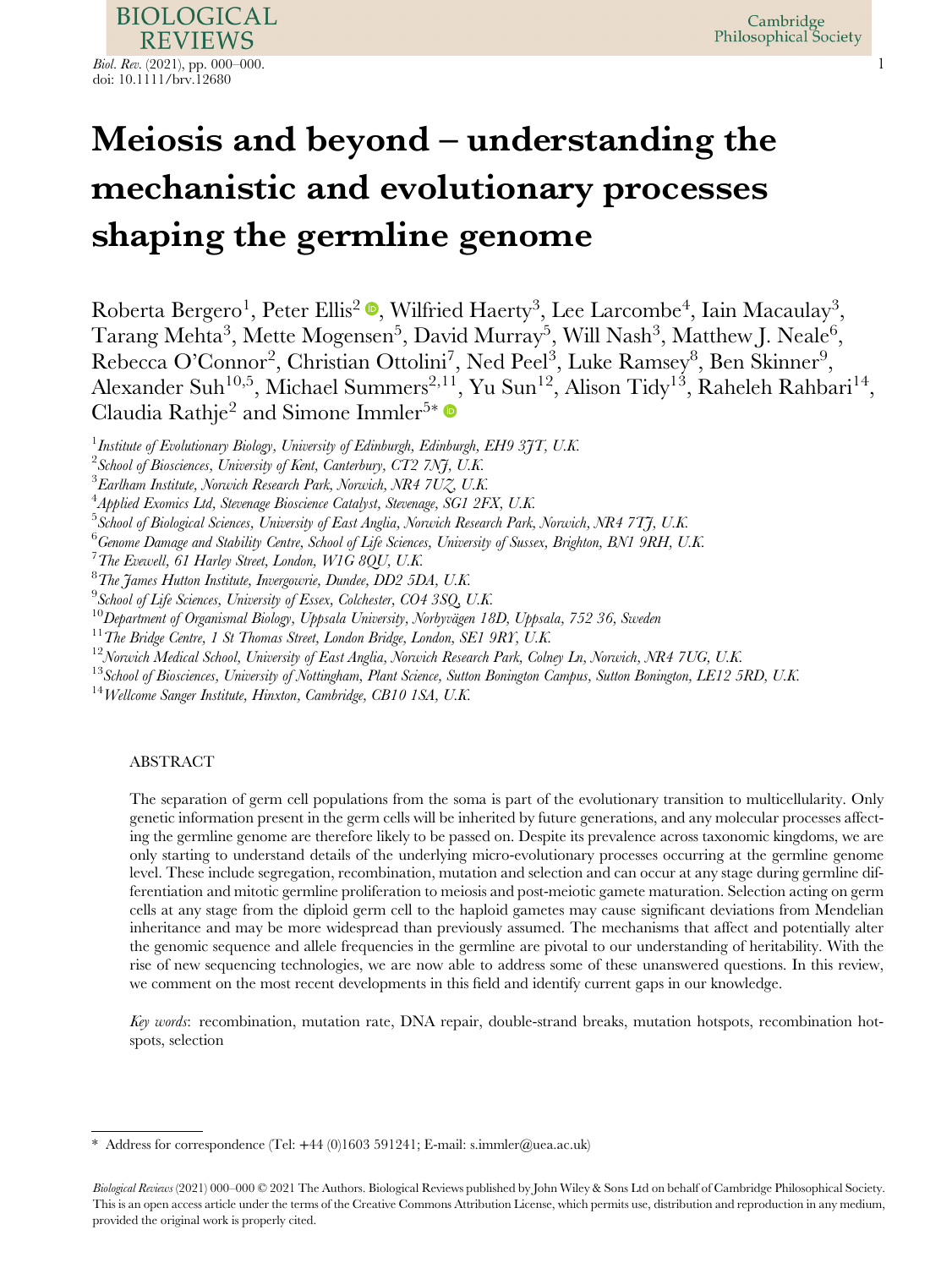#### **CONTENTS**

| III. Meiotic phase experience in the control of the control of the control of the control of the control of the control of the control of the control of the control of the control of the control of the control of the contr |
|--------------------------------------------------------------------------------------------------------------------------------------------------------------------------------------------------------------------------------|
|                                                                                                                                                                                                                                |
|                                                                                                                                                                                                                                |
|                                                                                                                                                                                                                                |
|                                                                                                                                                                                                                                |
|                                                                                                                                                                                                                                |
|                                                                                                                                                                                                                                |
|                                                                                                                                                                                                                                |
|                                                                                                                                                                                                                                |
|                                                                                                                                                                                                                                |
|                                                                                                                                                                                                                                |
|                                                                                                                                                                                                                                |
|                                                                                                                                                                                                                                |
|                                                                                                                                                                                                                                |
|                                                                                                                                                                                                                                |
|                                                                                                                                                                                                                                |
|                                                                                                                                                                                                                                |
|                                                                                                                                                                                                                                |
|                                                                                                                                                                                                                                |
|                                                                                                                                                                                                                                |
|                                                                                                                                                                                                                                |
|                                                                                                                                                                                                                                |

#### I. INTRODUCTION

The evolution of a germline as a consequence of multicellularity has several far-reaching consequences for biology in general and for genetics more specifically. One key aspect is that only genetic information present in the germ cells can be passed on to future generations and is exposed to evolutionary processes at the macro-evolutionary scale. Many of the concepts that we currently study in population genetics and genomics apply to germ cell populations. Any events affecting the genetic composition and variation in germ cells, including  $(i)$  in the pre-meiotic germ cells leading up to meiosis, (ii) during meiotic division and recombination events, and  $(iii)$  in the haploid gametophytes and gametes after meiosis, have the potential to affect and alter offspring genotypes. Any irregularities in these complex processes may have major consequences not only for the organism itself, in terms of reducing its reproductive success, but also for subsequent generations. These events include germline mutations (e.g. Chen et al., 2017) and germline selection (Hastings, 1991) occurring during mitotic germ cell growth and proliferation, genome reorganisation, the separation of the chromosomes, recombination events occurring during meiosis (e.g. Schwarzacher, 2003; Ohkura, 2015), as well as mutations and selection affecting genetic variation at postmeiotic stages (Immler & Otto, 2018; Fig. 1). Consequently, these events have potentially major implications for evolutionary processes and also have direct clinical and other

applications. Despite substantial variation in reproductive modes across taxa, the processes before, during and after meiosis are remarkably conserved at the genomic level (Ohkura, 2015). While the genetic consequences of meiotic recombination have been considered in several excellent reviews (e.g. Lenormand et al., 2016; Stapley et al., 2017), herein we provide an overview of current knowledge of the genomic mechanisms involved before, during and after meiosis that may contribute to genetic variation among germ cells and thereby to populations. We specifically focus on the micro-evolutionary processes known to affect inheritance and genetic variation, namely mutation, recombination and selection.

Germline mutation, both pre- and post-meiotic, is the foundation of all inherited genetic variation, providing the substrate upon which both neutral and selective evolutionary processes act. Mutagenic processes are non-random and exhibit substantial heterogeneity in the rate and type of mutations that occur, dependent on the local sequence context. This biased mutation spectrum has the power to shape not only neutral but also adaptive evolutionary trajectories (Stoltzfus & McCandlish, 2017). An accurate characterisation of germline mutation processes thus informs all aspects of evolutionary genomic analysis and is essential both for the accuracy of molecular phylogenetic reconstructions and for understanding the origins of inherited disease. Mutational biases are rooted in the detailed biochemistry of DNA synthesis, damage and repair. To date, much of our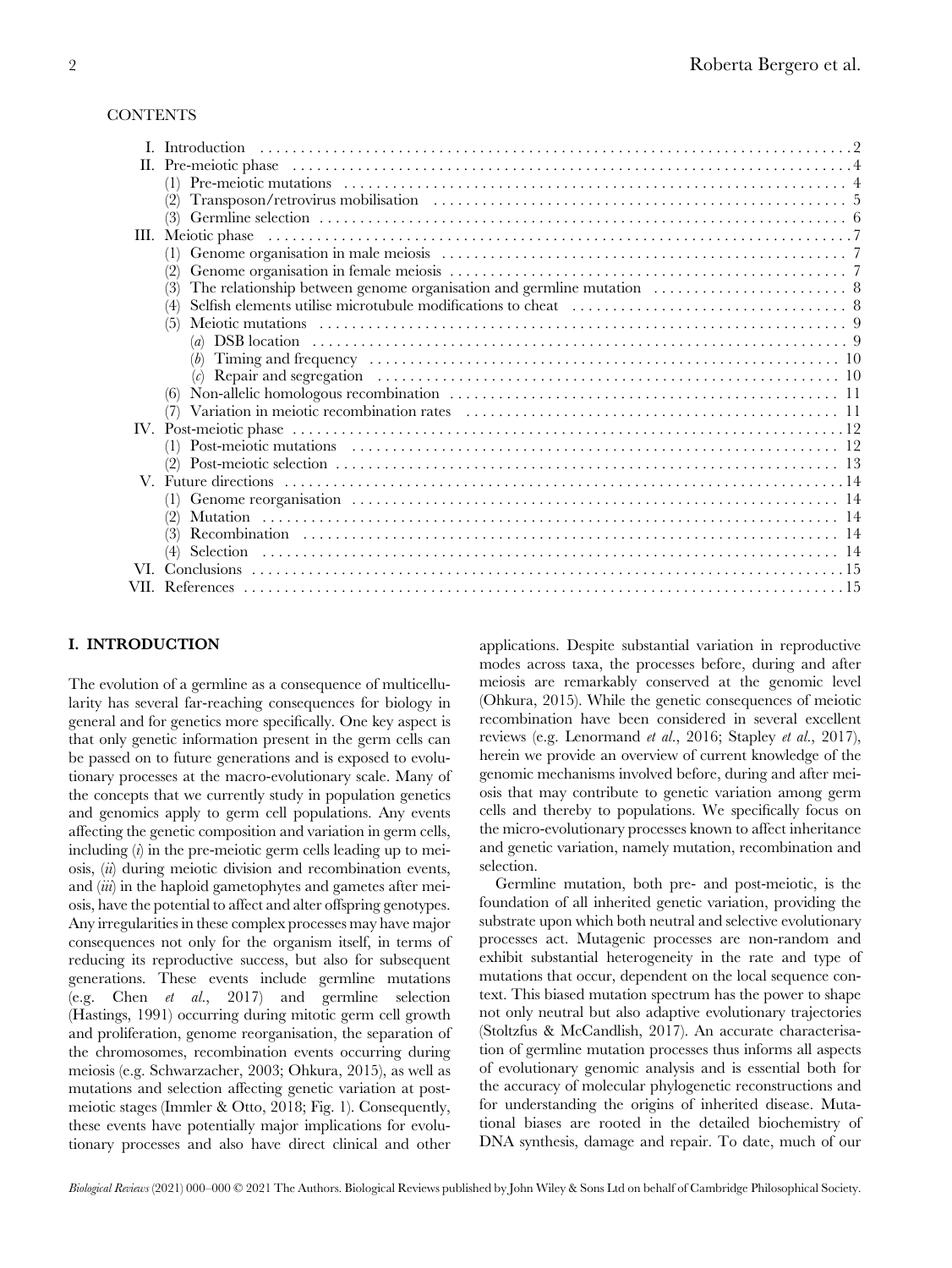

Fig 1. Illustration of genomic reconfiguration during spermatogenesis, and the processes that can lead to mutational outcomes. Prior to meiosis, chromatin is organised into topologically associated domains (TADs). These TADs are lost during prophase I, wherein the chromatin is separated more distinctly into active and inactive compartments despite its aggregation into a linear array of loops bound along a proteinaceous chromosome axis. Mobilisation of transposable elements (TEs) and endogenous retroviruses (ERVs), along with programmed recombination depending on the topoisomerase-related enzyme, meiotic recombination protein SPO11 and nuclear division, provide opportunities for structural genomic changes via non-allelic homologous recombination (NAHR) or nondysjunction, while the repair of DNA double-strand breaks (DSBs) at the post-meiotic stage also allows smaller indels and single nucleotide polymorphisms (SNPs) to arise *via* the non-homologous end joining (NHE<sub>I</sub>) pathway. Data from Alavattam *et al.* (2019), Patel *et al.* (2019) and Wang *et al.* (2019).

knowledge derives from the analysis of somatic mutations arising during mitosis in unicellular organisms (Buss, 1987; Hastings, 1989; Otto & Hastings, 1998; Flatt et al., 2008), in cell lines (Haldane, 1947; Li, Yi & Makova, 2002; Ermolaeva et al., 2013), in cancer cells during tumorigenesis (Haldane, 1947; Gupta et al., 1989; Alexandrov et al., 2020) or from mutation-accumulation experiments (reviewed in Halligan & Keightley, 2009). Collectively, these studies have yielded a wealth of information on the 'mutational signatures' associated with different DNA-damaging agents, different DNA damage-repair pathways, and the effect of genetic lesions affecting each pathway. Mutational spectra during gametogenesis have been studied less intensively than those of other cell types due to the difficulty of genotyping multiple parent/offspring trios to identify de novo mutations, however, some of the same signatures have been observed in these studies and/or inferred from the population distribution of mutations in autozygous genome segments (UK10K Consortium et al., 2016; Narasimhan et al., 2017). Here, we focus on the unique environment of the germline, and how this influences the mutational signatures observed during gametogenesis.

Recombination is a key meiotic process contributing to genetic variation and trait inheritance thereby playing a key role in trait evolution. Understanding the recombination landscape in a genome allows predictions about the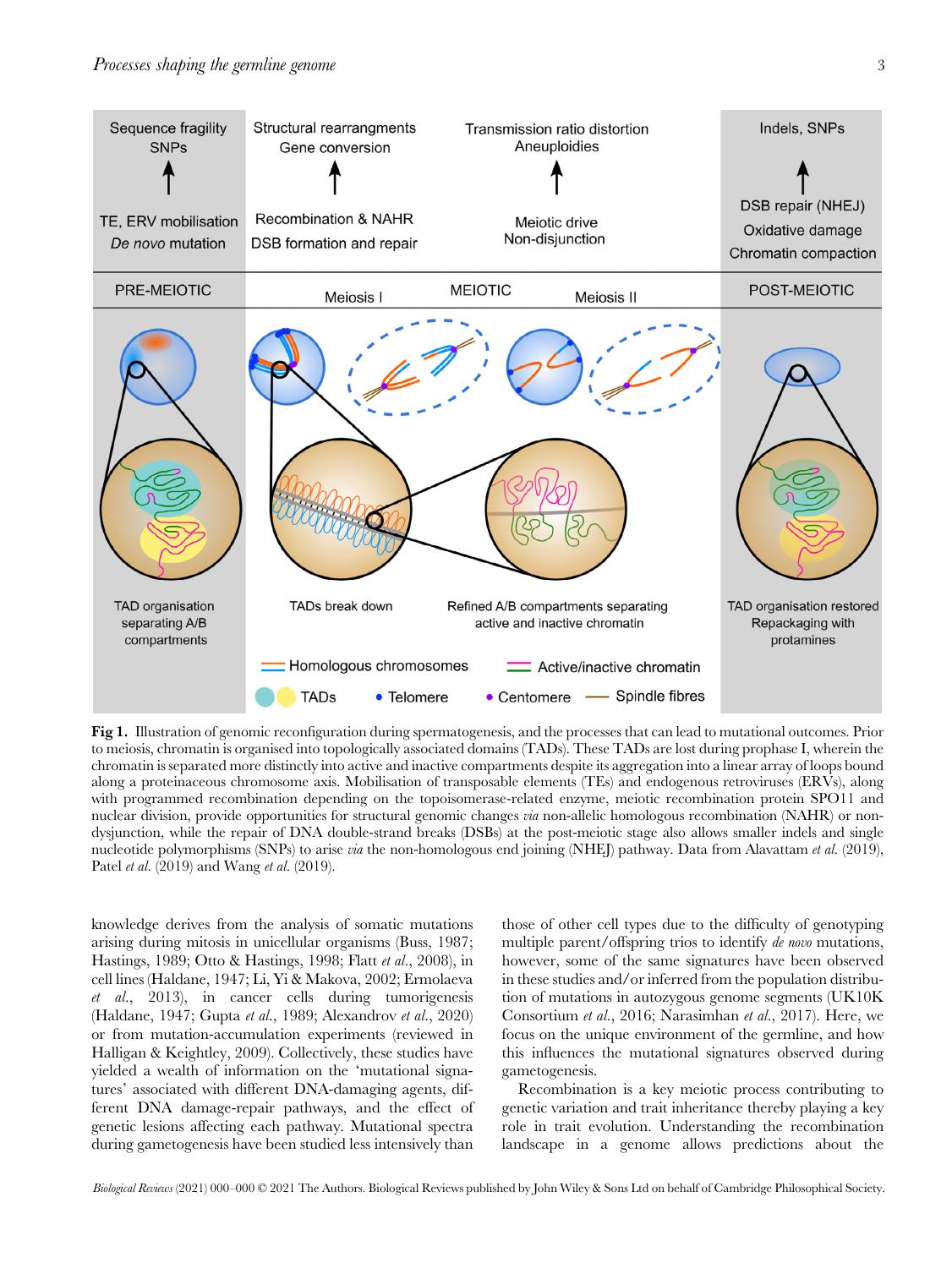heritability of traits and of the co-evolutionary dynamics between traits. Linkage maps have been published for many species, with representative taxa ranging from yeast to plants and humans (e.g. Meinke, Sweeney & Muralla, 2009; Wang et al., 2011, 2012; Acquaah, 2012; Baryshnikova et al., 2013). However, most of these maps were built from sequencing information obtained from parents and offspring and/or population-level data (International HapMap Consortium, 2005; Kong et al., 2010) and depend strongly on the number of individuals sequenced. More recently, single-cell sequencing in sperm and eggs has provided personalised recombination maps for both sexes (Wang et al., 2012; Hou et al., 2013). Increasingly accurate sequencing with the help of long-read sequencing technologies will contribute further to high-resolution individual linkage maps.

Finally, selection in the germline may occur at any point from the mitotically dividing germ cells, to mechanisms influencing segregation and recombination events during meiosis (meiotic drive; Burt & Trivers, 2006) to post-meiotic haploid stages (Joseph & Kirkpatrick, 2004; Immler & Otto, 2018; Immler, 2019). Selection events at these stages are likely to have profound effects on the heritability of specific alleles and alter allele frequencies at a much faster rate than any selection occurring at the population level. Possible mechanisms of pre-meiotic germline selection may be de novo mutations occurring in germ cells that spread readily through the germline by increasing the proliferation rate of the cells that carry them. The mutation allele thus is found in a higher proportion of the resulting gametes than expected under a scenario without positive selection and hence has a higher heritability. Similarly, meiotic drive mechanisms can affect the relative frequency of a mutation in the resulting gametes either by successfully driving it towards the oocyte in female meiosis, e.g. Kindr in maize ( $\zeta$ ea mays) (Dawe et al., 2018) and satellite drive (Akera, Trimm & Lampson, 2019) in the house mouse (Mus musculus domesticus); or by outcompeting wild-type alleles during male meiosis, e.g. Paris sex ratio drive (Helleu et al., 2016) or during male post-meiosis, e.g. t-haplotype (Lyon, 2003) in the house mouse, and *Segregation Distorter* (SD) gene complex (Larracuente & Presgraves, 2012) and Winters (Tao et al., 2007) in Drosophila fruitflies. Finally, selection among haploid gametes may strongly affect the genetic composition of the next generation (e.g. Alavioon et al., 2017; Borowsky, Luk & Kim, 2018; Immler & Otto, 2018; Rathje et al., 2019). Most such ideas of selection occurring between two generations are still poorly explored and require additional attention in order to improve our understanding of inheritance and evolution.

Herein, we provide an overview of the latest insights into the processes shaping the germline genome before, during and after meiosis. We identify gaps in our knowledge, linking our understanding of the mechanistic processes affecting the germline genome with their evolutionary significance and considering how recently developed and future technologies may help in elucidating the underlying mechanisms contributing to these processes. The different sections vary markedly

in depth and detail, largely due to the current level of knowledge we have about the various stages.

Mechanistic processes involved in meiotic stages have been studied in great detail and we direct the reader to several excellent reviews (Mercier et al., 2016; Lenormand et al., 2016; Stapley et al., 2017). However, for other aspects, such as the pre- and post-meiotic stages, we are only at the very beginning of understanding their evolutionary importance.

#### II. PRE-MEIOTIC PHASE

Mitotic divisions during pre-meiotic proliferation are a key stage for possible change and damage affecting the germline genome and thus genomes in the following generation. Molecular mechanisms have evolved specifically to protect and maintain the germline genome at these stages (Bloom et al., 2019). However, evidence is increasing that the genome experiences substantial changes during mitotic divisions, which contribute to the genomic information passed on to subsequent generations. These effects include the occurrence of de novo mutations and possible selection among mitotic germ cells resulting in deviations from Mendelian inheritance.

#### (1) Pre-meiotic mutations

In mitotically dividing early germ cells, mutational processes are similar to those occurring in somatic cell types, and largely reflect ubiquitous error sources such as base misincorporation during DNA synthesis and single base changes caused by deamination. However, the segregation of the germline from the soma in metazoans means that even non-specific processes occurring in the germline can lead to mutational signatures when observed over evolutionary timeframes. These biases are well established in animals and some fungi but are less characterised in plants owing to their later segregation of germ cells from the somatic lineages (Schmid-Siegert, Sarkar & Reymond, 2017). Here, we discuss three such cases: (i) DNA synthesis errors, (ii) C-to-T transitions, and (*iii*) transcription-associated changes.

Errors occurring during DNA replication result in mutations, i.e. changes in DNA sequences. Although most germline mutations are at least mildly deleterious and can be the primary cause of heritable diseases, they are also the primary source of genetic variation and consequently of evolutionary adaptation. The two main types of mutations are nucleotide substitutions and small insertions/deletions (indels). Nucleotide substitutions occur roughly 10 times more frequently than indels during germline cell replication. Genome-wide studies place the germline de novo mutation rate per nucleotide per generation at  $1.2 \times 10^{-8}$  in humans, and  $5.7 \times 10^{-9}$  in mice (Milholland *et al.*, 2017). DNA synthesis errors accumulate according to the number of cell divisions per generation. Consequently, one of the most prominent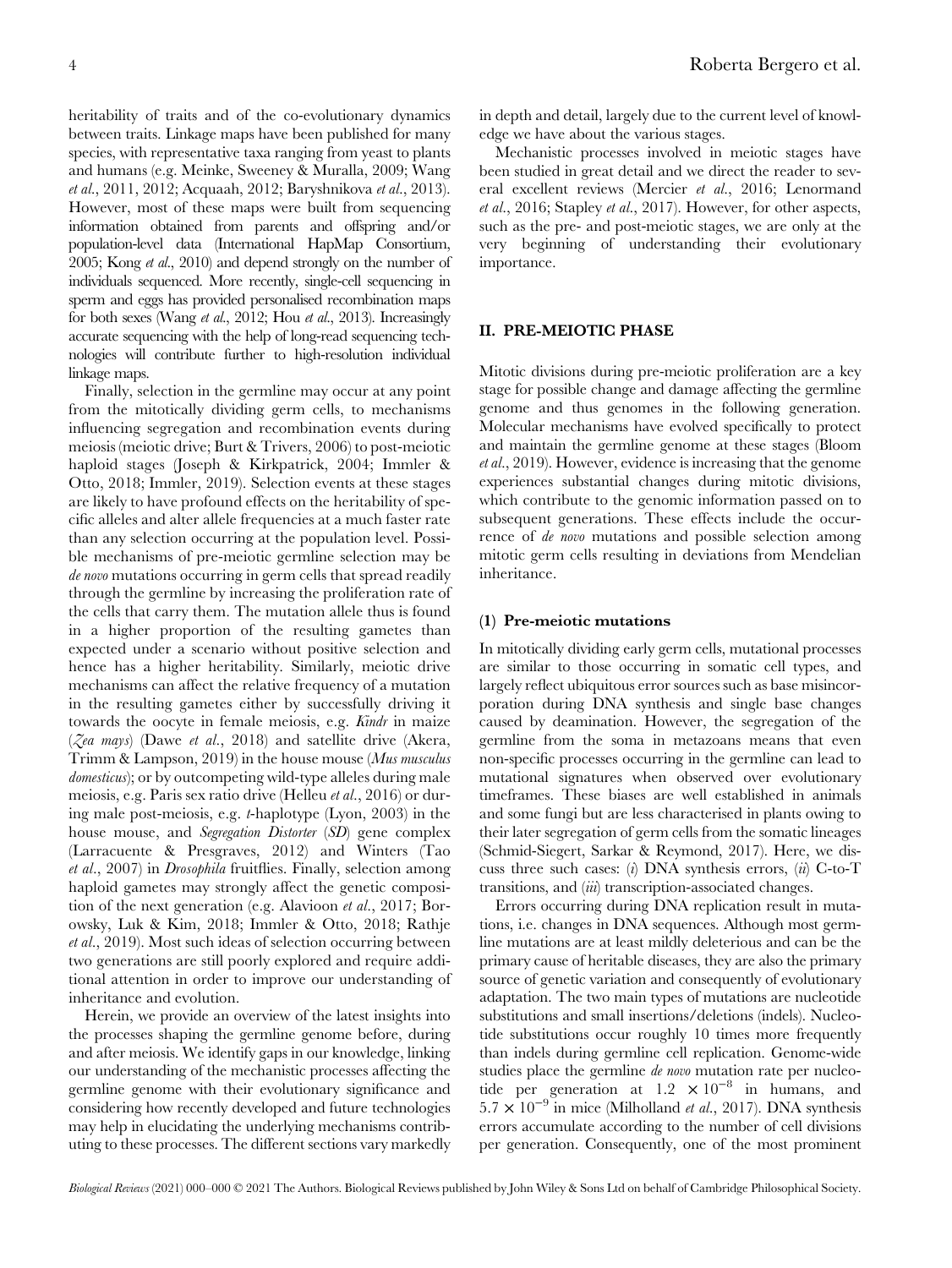germline mutational signatures – an increased proportion of paternally inherited versus maternally inherited mutations – is in part explicable as a consequence of the greater number of cell divisions involved in male reproduction (Haldane, 1947; Wilson Sayres & Makova, 2011; Jónsson et al., 2017; Wu et al., 2020; but see also Gao et al., 2018).

In order to suppress retroelement proliferation (see Section II.2), male and female germ cells show gains in cytosine methylation (Walsh, Chaillet & Bestor, 1998). However, methylated cytosine can spontaneously mutate to thymine through deamination (Sved & Bird, 1990). Because methylated cytosine exists primarily in the dinucleotide CG (or CpG) throughout the animal kingdom, this long-term C-to-T transition leads to depletion of CpG in genomic regions subject to germline cytosine methylation. Conversely (in mammals), demethylation associated with transcriptional activity leads to a characteristic relative enrichment of the CpG dinucleotide in 'CpG islands' at the promoters of housekeeping genes and genes expressed specifically in the germline, but not at other tissue-specific gene promoters (Ponger, Duret & Mouchiroud, 2001; Sarda et al., 2012).

Similarly, inefficient repair of DNA damage can lead to biased mutation patterns based on germline transcriptional activity (Xia et al., 2018; Seplyarskiy et al., 2019). This mechanism of DNA repair relies on the RNA polymerase stalling at and recognising a DNA lesion on the transcribed DNA strand, and typically produces biased mutation patterns because genes not expressed in the germline cannot benefit from this transcription-coupled repair (TCR). Genes not expressed in the testes typically display higher mutation rates than actively transcribed genes, show higher sequence diversity in populations and diverge faster over evolutionary timescales. We predict that biased mutation patterns could also occur for other strand-specific processes such as APOBEC (apolipoprotein B mRNA editing enzyme, catalytic polypeptide-like) deamination (Haradhvala et al., 2016).

Despite strong conservation in the DNA replication machinery, considerable variation in mutation rates and patterns both within and among species has been reported recently (Chintalapi & Moorjani, 2020). Mutation rates vary by orders of magnitude across vertebrates, and within primates there is an almost twofold difference in yearly substitution rates between apes and monkeys. Previous work has proposed that differences in germline mutation processes among species depend on life-history traits (Amster & Sella, 2016; Gao et al., 2016), but a recent study that compared germline mutations between humans and mice suggested that variation in mutation rates has a cellular and molecular basis (Lindsay et al., 2019). Another view is that mutation rates could be affected by sexual selection, as a male bias in mutation rates has been observed across a variety of animal species (Ellegren, 2007; Wilson Sayres & Makova, 2011), and a recent study on male seed beetles Callosobruchus maculatus seems to support this (Baur & Berger, 2020). Pedigree-based studies with different regimes of natural and sexual selection, facilitated by advances in genome sequencing, should be carried out to establish a truly

A male bias in mutation rates also occurs in humans: most germline mutations are paternal in origin; the number of mutations increases significantly with paternal age but only weakly with maternal age. Interestingly, it has also been suggested that the mutation rate has changed over the course of human evolution. This is based on the observation that the yearly mutation rate estimated from human pedigree studies is almost half the rate inferred by looking at sequence divergence between human and chimpanzee (Pan troglodytes) genomes, suggesting a potential slowdown in mutation rate in humans (Scally & Durbin, 2012; Besenbacher et al., 2019). By contrast, in olive baboons (Papio anubis) the mutation rate appears to be lower than in humans (Wu *et al.*, 2020).

#### (2) Transposon/retrovirus mobilisation

A further germline-specific source of mutational novelty is mobilisation of transposable elements (TEs) and endogenous retroviruses (ERVs), selfish genetic elements that require germline-specific (retro)transposition in order to increase their fitness. Although TEs, ERVs, and remnants thereof make up significant proportions of genomes, for example nearly half of the human genome (Cordaux & Batzer, 2009) and up to 80% in some grass species (Barakat, Carels & Bernardi, 1997), only a few are able to mobilise (Brouha et al., 2003; Cordaux, Hedges & Batzer, 2004). Most knowledge on TE and ERV mobilisation derives from cell lines, cancer cells, and somatic development (Boeke et al., 1985; Huang, Burns & Boeke, 2012; Nätt & Thorsell, 2016) and has been complemented only in some model systems by direct studies of germline-specific mobilisation [e.g. mouse and fruitfly (Timakov et al., 2002; Newkirk et al., 2017; Richardson & Faulkner, 2018)]. Three major mechanisms of (retro)transposition have been identified: (i) cut-and-paste transposition of DNA transposons,  $\langle i \rangle$  targetprimed reverse transcription (TPRT) of long and short interspersed elements (LINEs and SINEs), and *(iii)* replicative retrotransposition of ERVs and long terminal repeat (LTR) retrotransposons (Levin & Moran, 2011).

Cut-and-paste transposition involves precise excision of a DNA transposon by its transposase and reinsertion at a new genomic locus. One type of cut-and-paste transposable elements known as P elements seem preferentially to insert in promoter regions of the male germline genome of Drosophila melanogaster, but not in germline genomes of wild females because of an inhibitor of transposase activity specifically expressed in females (Timakov et al., 2002). Another important mechanism to counteract cut-and-paste transposition in the germline has been identified in Caenorhabditis elegans. In this model organism, Tc1/mariner transposons can jump in the soma, but not in the germline genome because of a mechanism of transposon silencing, which specifically uses a mechanism of RNA interference (Vastenhouw & Plasterk, 2004). Interesting insights on the germline versus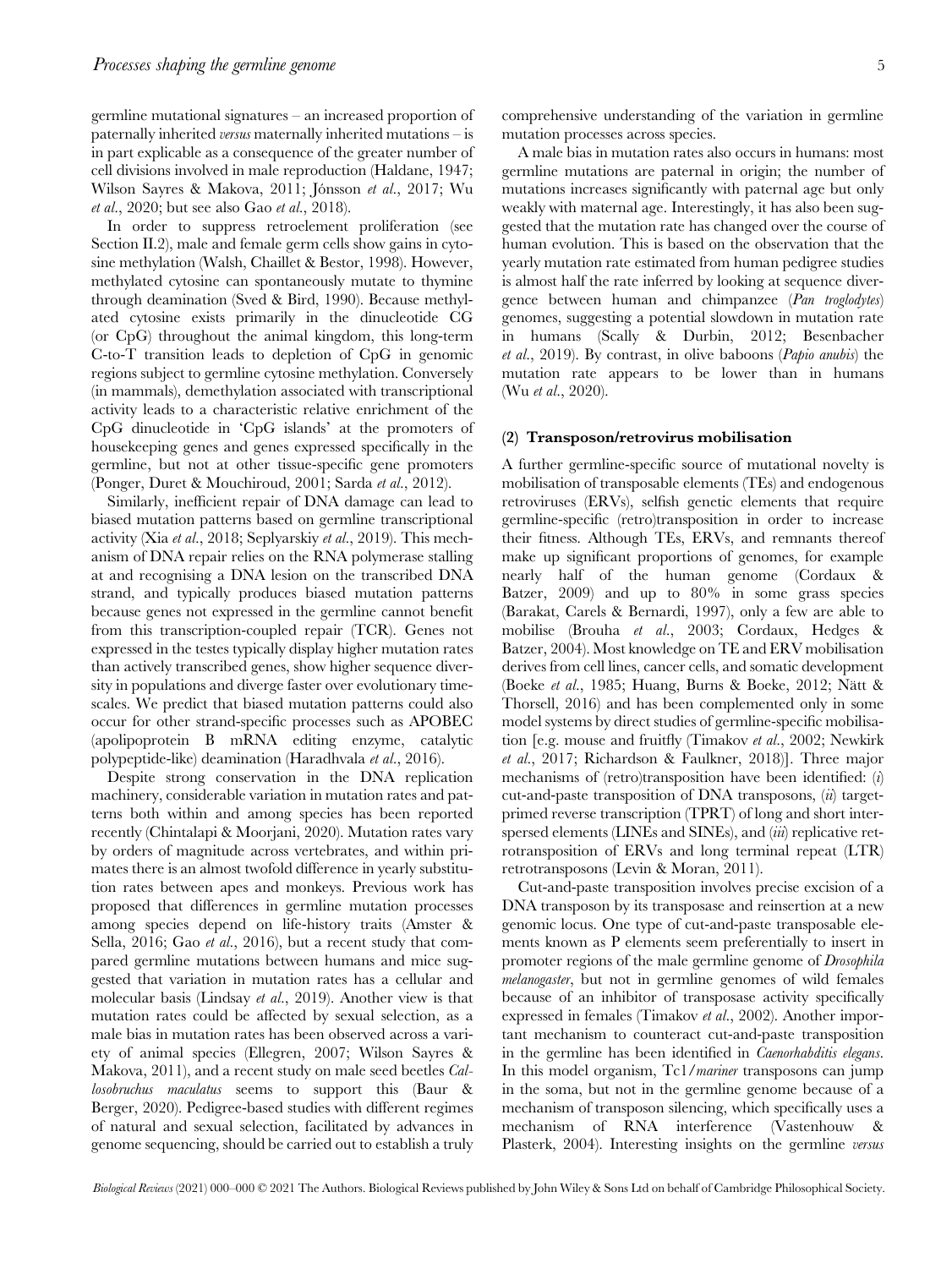soma dynamics of mobile elements come from a study on Tetrahymena thermophila, a binucleate ciliate that possesses two types of nuclei, a germline micronucleus and a somatic macronucleus (Feng et al., 2017). During the sexual phase of this ciliate, a transition from micro- to macronucleus occurs via a complex programmed genome rearrangement, with chromosome fragmentation and elimination of internal chromosome regions. This is regarded as a genome defence mechanism, since the eliminated sequences are densely populated with transposon-related sequences, which are excised by a piggyBac transposase with germline-limited activity (Feng et al., 2017).

Non-LTR retrotransposons duplicate through RNA intermediates which are imported into the nucleus, reverse transcribed into complementary DNA (cDNA) and inserted into a new genomic location by endonuclease nicking of the new genomic target site (Luan *et al.*, 1993). The retrotransposon LINE-1, Alu SINEs and SVAs (SINE-VNTR-Alu retrotransposons) are the only TEs active in modern human genomes, and account for one-third of the human genome (Cordaux & Batzer, 2009). Their ability to move within the human, and more generally primate, genome has shaped genome and transcriptome evolution in this group over the past 80 million years through several mechanisms, including genomic rearrangement, ectopic recombination, genetic innovation via transduction-mediated gene and exon formation, changes in expression of nearby genes, RNA editing and epigenetic regulation.

LINE-1 mobilisation in the mouse germline via RNA intermediates has been studied using high-throughput sequencing and reporter transgene approaches (Newkirk et al., 2017; Richardson & Faulkner, 2018). These studies have found that L1 elements can be silenced by a PIWI (Pelement induced Wimpy)-interacting RNA, that L1 retrotransposition can occur in early primordial germ cells, and that most de novo L1 insertions, detected across multiple generations of mice, are heritable, with a frequency of at least one heritable retrotransposition event per 10 births (Richardson & Faulkner, 2018).

Replicative retrotransposition of ERVs and LTRs involves reverse transcription of RNA inside virus-like particles in the cytoplasm, nuclear reimport of integrase-bound cDNA, followed by insertion into a new genomic target site (Levin & Moran, 2011). Most human LTR elements are inactive endogenous retroviruses (HERVs), inserted into the human genome around 25 million years ago. However, the most recently acquired human ERV, HERVK, still retains intact open reading frames and can be reactivated in early embryonic cells (Grow et al., 2015). LTRs with active transposition in the germline have been found in  $D$ . melanogaster (Huang et al., 2012), and in the male germline of regenerated plants (Fukai et al., 2010).

The global 'resetting' of epigenetic marks during germline development (Hajkova, 2011) commonly triggers at least the transcription, if not (retro)transposition, of TEs and ERV copies capable of mobilisation. However, the timeframe of their mobilisation is not only limited to germline

development but can also occur during early meiosis (Timakov et al., 2002; Newkirk et al., 2017; Hunter, 2017; Richardson & Faulkner, 2018) and may even result in the repair of meiotic double-strand breaks (DSBs) with retrotransposon cDNA (Ono et al., 2015). In addition to silencing via epigenetic marks such as CpG methylation and histone modification, there is an ever-growing list of silencing mechanisms acting at various levels of the aforementioned (retro) transposition mechanisms (Goodier, 2016; Kapusta & Suh, 2017). For example, the PIWI-interacting (piRNA) pathway relies on sequence-specific interference with RNAs from TEs and ERVs (Ghildiyal & Zamore, 2009), and APO-BEC deamination hypermutates DNA from ERVs and LTR retrotransposons (Knisbacher & Levanon, 2016). The high diversity of TEs and ERVs on the one side and silencing mechanisms on the other is best explained by continuous intragenomic arms races between them (Kapusta & Suh, 2017). As a result, the occasional successful TE or ERV proliferation can act as a substrate for nonallelic homologous recombination (NAHR; see Section III.6) between and within such repetitive sequences (Devos, 2002; Sen *et al.*, 2006). They can even mediate large chromosomal rearrangements as suggested by the enrichment of evolutionary breakpoint regions for TEs and ERVs (Farré et al., 2016). Finally, as TE and ERV mobilisation depends on DSB formation by their own enzymatic machinery (i.e. transposase, endonuclease, or integrase), this leads to an overall increase in DSBs across the genome, many of which are not associated with actual (retro)transposition events but still contribute to genomic instability (Cordaux & Batzer, 2009).

Transposable elements have evolved to be active in the germline, but silent in the soma (Haig, 2016), their location in the genome typically is not random but under strict control by selection and their frequency is subject to genetic drift. Despite the fact that TEs are primarily regarded as selfish elements with deleterious effects, their mobilisation within genomes can allow the rewiring of gene regulatory networks and the supply of raw DNA material for the evolution of protein coding-genes and non-coding RNAs (Haig, 2016; Bourque et al., 2018). After such 'domestication', the recycling of TE genes has taken place to generate disparate new functions, which range from a role in placental development to involvement in somatic recombination events typical of the vertebrate immune system (Bourque et al., 2018). The rise of genomics has helped unravel the beneficial role of TEs, and will continue to bring important insights into their crucial role in genome evolution and in understanding the processes of genome diversification during population divergence and speciation.

#### (3) Germline selection

The germline is founded by a single cell which continues to grow through mitotic divisions until sexual maturity of the organism, particularly in males. The mitotic proliferation of the germline generates a pool of genetically identical cells. However, mutations, mitotic cross-overs and mitotic gene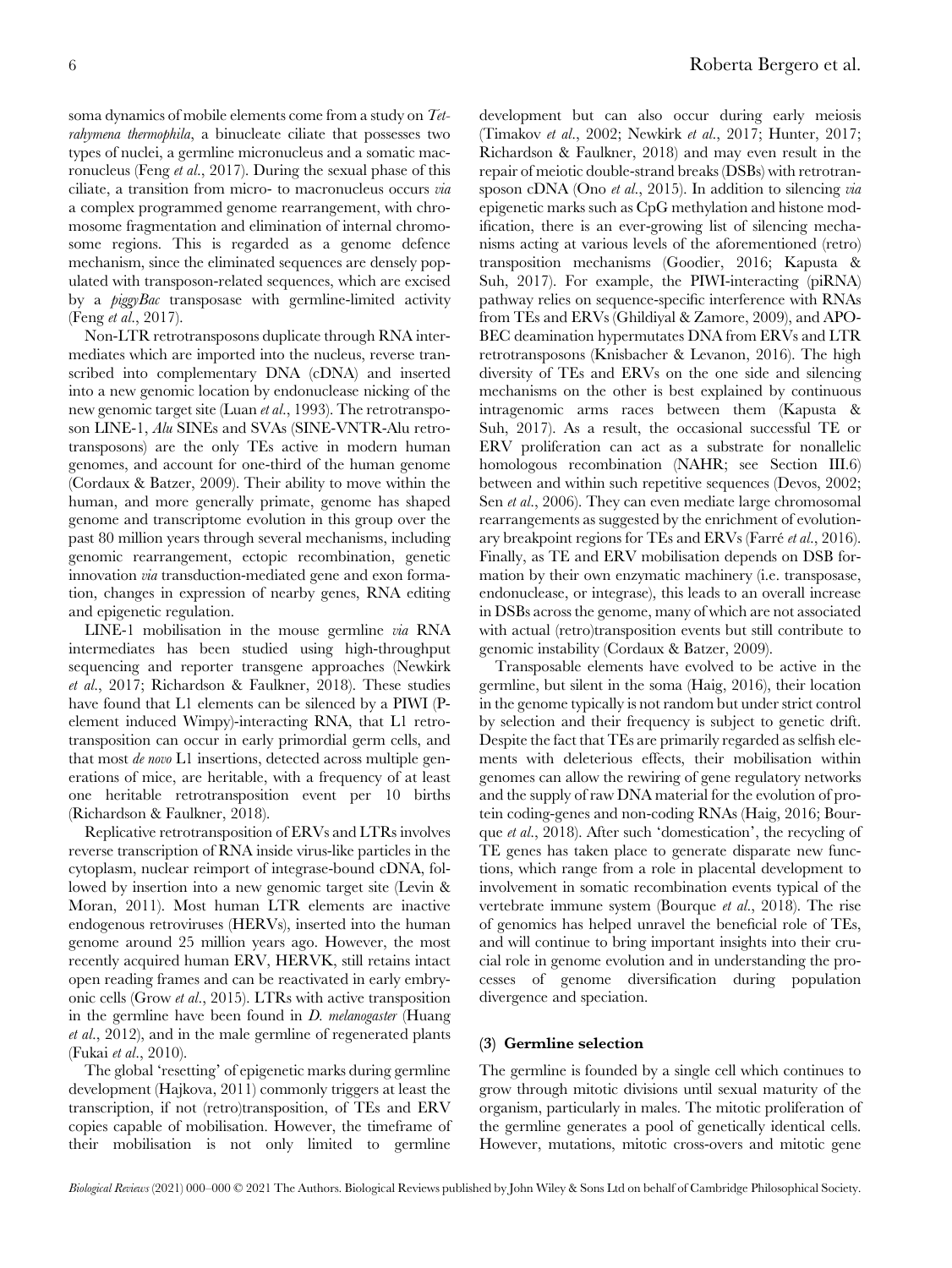conversions can generate genetic diversity in this otherwise clonal line of diploid cells. Genetic variation among germ cells may result in selection for specific cell lineages. If such germ cell mutations have an effect on the efficiency of mitotic proliferation, their allelic frequencies in mature cells may deviate from expected frequencies under a neutral scenario (Crow, 2012). Such germline selection may either be beneficial if pre-meiotic variation in cell line survival results in the effective removal of deleterious mutations, or may be disadvantageous if deleterious selfish genetic elements manage to promote the growth of the host germ cells in competition with others (Otto & Hastings, 1998).

In addition, genetic germline mosaicism may be associated with reduced fertility: a study investigating the genetic composition in the ejaculates of 100 men showed a low level of mosaicism in sex chromosomes in one third of men with fertility problems (Schiff et al., 2010). Mosaicism can also increase with paternal age. Achondroplasia is a common human disease associated with paternal age, caused in 95% of cases by de novo mutations occurring in sperm. Recent insights suggest that this increased frequency of mutations in older fathers is based on selection on spermatogonial stem cells, which change from the typical asymmetrical cell division to a symmetrical division, resulting in a more rapid increase and spread of the mutated cells compared to wild-type cells (Goriely & Wilkie, 2012). This was further supported by the finding that mutated cells were found in clusters within the testes rather than randomly distributed (Shinde et al., 2013). Currently, little is known about the prevalence of germline mosaicism, how it changes with organism age and whether different germ cell lines compete with each other.

#### III. MEIOTIC PHASE

During meiosis, eukaryotic chromatin is drastically reconfigured: movement and reshaping of the nucleus within the cell, movement of chromosomes within the nucleus, condensation and pairing of chromosomes, and recombination between homologous chromosomes take place in an intricate sequence with precise coordination (see Fig. 1). Variation in the cellular mechanisms that create the complex underlying apparatus at any stage may have direct implications for the fertility of the organism, the inheritance patterns of alleles and/or the fitness of the offspring. In addition, DNA within the nucleus is not randomly positioned; the organisation of chromosomes into discrete territories is well established, although how the chromosomes are positioned varies among cell types (e.g. Cremer et al., 2001; Tanabe et al., 2002). The location and relative positioning of these territories within the nucleus affects a range of processes including the rate of recombination and mutation and allows the identification of mutation and recombination hotspots. Much of the research detailed below was performed in mammals, with distinct differences observed between male and female meiosis.

#### (1) Genome organisation in male meiosis

In mouse spermatocytes during prophase, telomeres are anchored at the nuclear lamina, with the chromosome forming an arc between them (Fig. 1; Berríos et al., 2010). This arrangement persists in mature sperm, with the centromeres aggregating in central clusters (Haaf & Ward, 1995). This chromocentric pattern is common in eutherian mammals, including pigs (Sus scrofa domesticus) (Bhagirath, 1990) and humans (Ioannou et al., 2017) among others, although not in the marsupial opossum (Monodelphis domestica) (Namekawa et al., 2007). In terms of the development of crossovers and breakpoints, the three-dimensional (3D) organisation of the genome places constraints on which chromosomal rearrangements can occur, simply due to physical proximity.

Over the past decade, it has become clear that chromatin organisation is far more complex than just partitioning into chromosome territories. Regions of each chromosome are folded into topologically associated domains (TADs), which have cell type-specific patterns, and allow local remodelling of chromatin accessibility and thus control of gene expression on a tissue by tissue basis. The local chromatin density separates the genome into open 'A' compartments and closed 'B' compartments. These compartments correlate with GCcontent and histone modifications, as well as DNase I hypersensitivity (Lieberman-Aiden et al., 2009). Chromatin conformation capture methods and their derivatives (e.g. Hi-C, a method to study the three-dimensional architecture of genomes; Rao et al., 2014) have provided a window into the chromatin behaviour of many different cell types.

Studies of the detailed TAD structure of male gametes have been complicated by the profound condensation of the genome, which makes sperm chromatin especially refractory to the solubilising methods commonly used for chromosome conformation capture methods such as Hi-C. It has only been comparatively recently that Hi-C maps have been produced for sperm [in mice (Battulin et al., 2015; Ke et al., 2017)], suggesting similarities between mature sperm TAD structure and other common cell types. Recently, work in both rhesus monkey (Macaca mulatta) (Wang et al., 2019) and mouse (Alavattam et al., 2019; Patel et al., 2019) have shown that during prophase the normal TAD structure breaks down during male meiosis, and most inter- and intra-chromosomal contacts are lost, yet the segregation of chromatin still closely follows its transcriptional state. Following completion of meiosis, a subset of TADs are re-established, with similarities to their precursor state. Since crossovers appear to form preferentially in the gene-dense 'A' compartment, there is a direct link with opportunities for non-allelic recombination driven by chromatin organisation.

#### (2) Genome organisation in female meiosis

In oocytes, meiotic chromatin detaches from the nuclear envelope at the diplotene stage of prophase following recombination. The chromatin compacts into a heterochromatic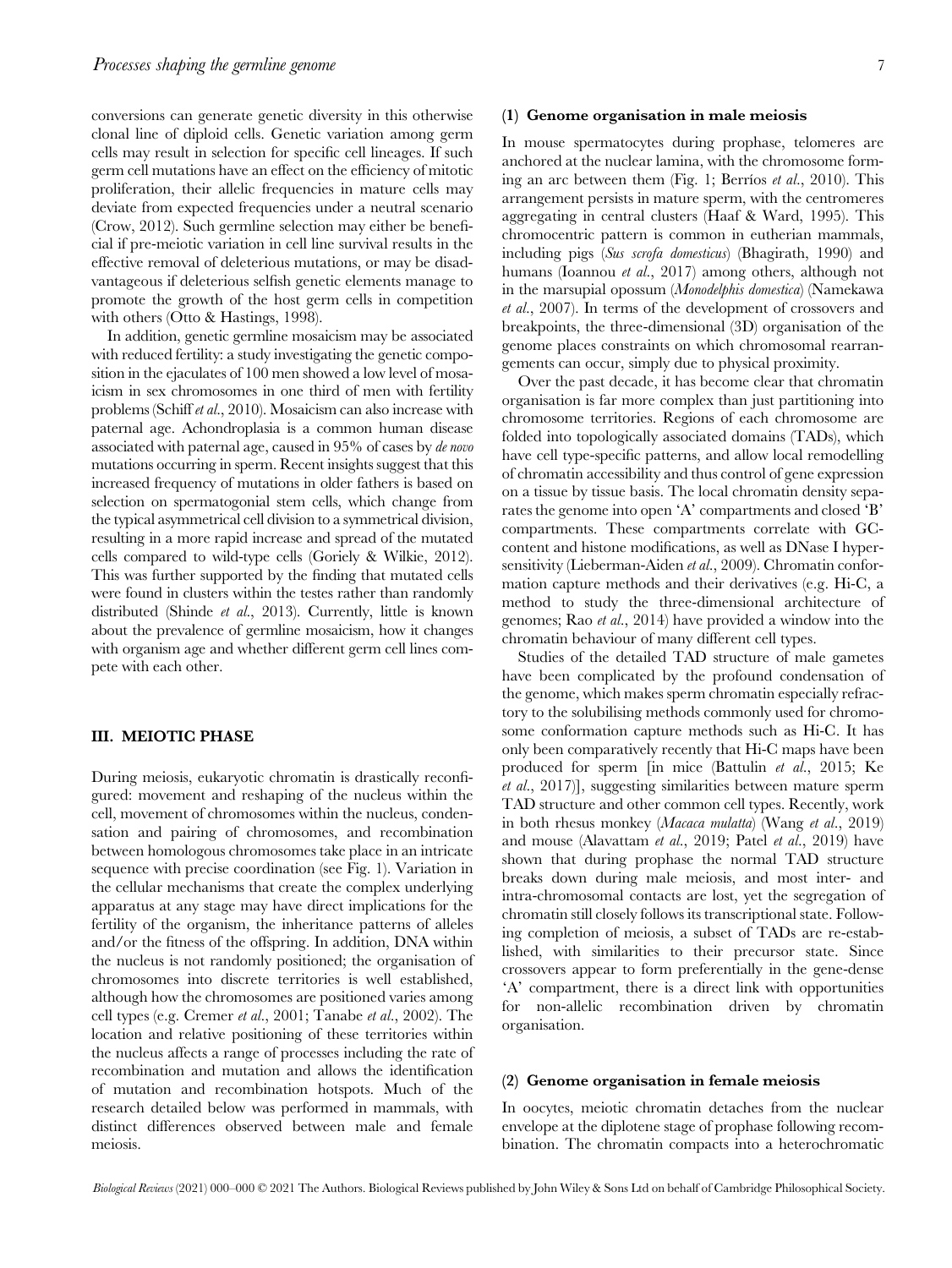structure called the karyosome, or karyosphere (Gruzova, 1988). This organisation appears limited to germ cells; although it has been described (and indeed was discovered) in spermatocytes (Blackman, 1905), it is far more common in oocytes. Differences in terminology have complicated comparative descriptions [see Luciano  $et al. (2014)$  for a survey of germinal vesicle oocytes across mammals]. Differences in chromatin architecture correlate with altered patterns of transcriptional activity and altered metabolic properties, opening the possibility for chromatin state to be used as a marker for oocyte competence in in-vitro maturation systems (Vanhoutte et al., 2009).

Describing the detailed TAD structure of developing oocytes has proved more complex than for spermatogenesis; the limited supply of cells has required the development of single-cell Hi-C methods (Flyamer et al., 2017). This has revealed variability in chromatin structure between individual cells, while corroborating the overall patterns of A/B compartments and TADs seen in other cell types. Strikingly, A/B compartmentalisation was absent from zygotes, indicating that TADs and A/B compartments develop via different pathways.

#### (3) The relationship between genome organisation and germline mutation

The looping structure of TADs is primarily mediated by the CCCTC-binding factor (CTCF) and cohesins. CTCF is a zinc-finger protein, which binds target motifs in DNA and dimerises to bring sequentially distant loci into 3D proximity. This affects gene activity by allowing promoters and enhancers to come into association, as well as by affecting the accessibility of DNA to transcription factors (e.g. Greenwald et al., 2019). The points at which CTCF binds are known as loop anchor points (LAPs), and are associated with hotspots for recombination and evolutionary breakpoints (Kaiser & Semple, 2018). Cohesins maintain the cohesion of sister chromatids after DNA replication. In addition to the ubiquitous cohesins, there are (in mammals) four additional meiosis-specific cohesins. The roles of each of these have been elucidated in mice (Biswas et al., 2016). For further details on the cohesin complexes in meiosis, see the recent review by Ishiguro (2019). Cohesin levels in humans decrease with increasing maternal age (Zielinska et al., 2015), contributing to segregation errors and increased rates of aneuploidy.

Experiments in the yeast Saccharomyces cerevisiae have shown different patterns. During vegetative growth, yeast chromosomes adopt the so called 'Rabl configuration', in which centromeres position together at one pole of the nucleus, and the telomeres lag at the other side, but this arrangement alters dramatically during meiotic prophase as chromosomes undergo recombination. Specifically, despite S. cerevisiae lacking CTCF, Schalbetter et al. (2019) reported the formation of cohesin-dependent barriers in meiotic chromatin, which define preferred chromatin loop domains that divide the genome into distinct compartments reminiscent of, but

distinct from, the mammalian TAD organisation. Diverse organisations such as these illustrate the need for further comparative genomic studies to identify the mechanistic roles of the proteins involved, as well as the importance of the 3D structure in the proper completion of meiosis.

With regard to chromosomal breakpoints and rearrangement, sperm- or oocyte-specific Hi-C maps are needed from different species to understand which loci are protected in TADs, which are consistently exposed, and which vary among species. This packaging impacts the distribution of fragile DNA sites and breakage hotspots. As evidence accumulates of 'homologous syntenic blocks' (Larkin et al., 2009) which have maintained synteny over hundreds of millions of years, it is clear that there is a selective disadvantage to disrupting some loci.

For an evolutionary understanding of the meiotic processes of chromatin organisation and homologue recognition and pairing, we need further studies of both oogenesis and spermatogenesis. How does the packaging of chromatin differ among species? Which regions of the sperm genome retain histones, and which are repackaged with protamines? Is there a relevance to which sperm chromosomes/loci are the first to enter the egg? These questions can only be answered with data from multiple lineages.

There is an incredible diversity in chromosome and genome sizes among sexual eukaryotes. For example, wheat chromosomes are over tenfold bigger than the entire genome of the model yeast S. cerevisiae. One contentious point is whether chromosome size and ploidy level could affect chromatin remodelling and homologue recognition and pairing, with cascade effects on chromosome segregation and gamete viability. Plant species with large chromosomes have been shown to undergo extensive chromatin remodelling at the onset of meiosis (Dawe, 1998). However, homologue recognition appears to occur in a matter of few hours, regardless of genome and chromosome sizes (Moore & Shaw, 2009). In many species, at meiosis, chromosomes cluster by their telomeric ends in a 'bouquet' structure which facilitates proper homologue recognition. Studies on polyploid wheat strains show that during telomere clustering, subtelomeric regions need to show critical levels of homology and sequence identity for proper chromatin remodelling and homologue pairing, and after subtelomeric pairing, homologous chromosomes 'zip-up' throughout their length (Colas et al., 2008). However, this mode of homologue recognition found in wheat is not universal, and a diversity of recognition and pairing mechanisms seem to exist, likely affected by chromosome and genome sizes.

#### (4) Selfish elements utilise microtubule modifications to cheat

Non-Mendelian segregation – biased inheritance of specific alleles – is well known, but the mechanisms involved have only recently begun to be unravelled. Meiotic drive is used by selfish elements to enhance their transmission either by eliminating competing gametes or by exploiting the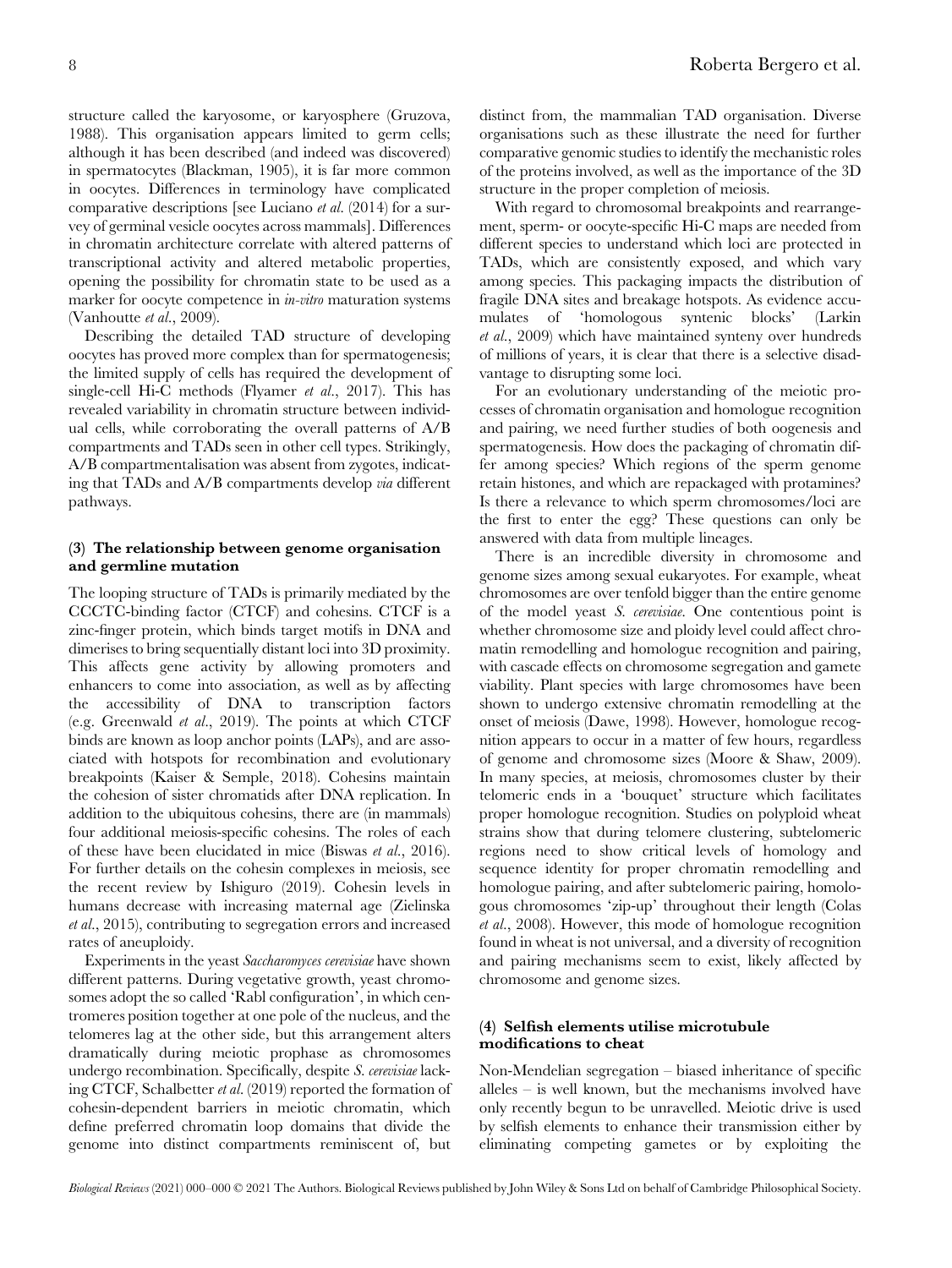asymmetric female meiotic spindle to ensure preferential chromosome segregation to the egg. Centromeres with expansive repetitive DNA sequences can act as selfish elements and drive preferential selection (Henikoff & Malik, 2002). Differences in the abundance of these repeats between the centromeres of the homologues determine which centromere is stronger. The consequence is that the chromosome homologue with more repeats, and thus the stronger centromere, will preferentially segregate to the egg while the weaker is discarded into the polar body.

Recent intriguing mechanistic findings in mice oocytes reveal that asymmetric post-translational microtubule modifications in the spindle during meiosis I are exploited by selfish elements (Dumont & Desai, 2012; Akera et al., 2017, 2019). The spindle half closest to the cortex is rich in tyrosinated alpha-tubulin whereas the egg side of the spindle contains mainly detyrosinated alpha-tubulin. The stronger selfish centromeres preferentially associate with detyrosinated microtubules at late metaphase I, thus ensuring their transmission to the germline. It seems that the stronger centromeres form stable attachments to detyrosinated microtubules, but only weak associations with tyrosinated microtubules. This also enables strong centromeres that have initially associated with tyrosinated spindle microtubules (closest to the cortex) to detach and flip to the egg side. This difference in attachment stability may be due to strong centromeres recruiting more kinetochore proteins than weak centromeres, which could potentially affect microtubule capture, dynamics and stability at the kinetochore. The tyrosination/detyrosination-based spindle asymmetry is triggered by signals from the cortex that are dependent on the activity of the GTP-binding nuclear protein Ran (RanGTP gradient) and active cell division control protein 42 (CDC42), a RhoGTPase regulator of actin filaments and microtubules, at the cortex. Inhibition of Ran (RAs-related nuclear protein) or CDC42 eliminates spindle asymmetry and prevents biased centromere/chromosome segregation (Dumont & Desai, 2012; Akera et al., 2017, 2019). Selfish elements therefore seem to exploit asymmetric tubulin detyrosination of the spindle microtubules to cheat and enhance their own transmission to the next generation. It remains unclear whether this asymmetry within the spindle machinery is an evolutionarily conserved mechanism spanning the major kingdoms of living organisms, and whether spindle asymmetry shows variation across populations and species. Important insights should come from studies on hybridisation zones, where chromosomes from hybridising species compete for their transmission and maintenance in hybrid populations. Studies on mice have highlighted the importance of chromosomal rearrangement in determining centromere strength and drive direction (Chmátal et al., 2014), but our understanding of the natural variation of centromere strength and spindle machinery and their role in producing reproductive isolation still remains in its infancy.

#### (5) Meiotic mutations

The process of meiotic recombination and chromosome segregation is inherently mutagenic, driving specific mutational signatures that are not seen in somatic cells. Meiotic

mutations can be divided into four classes:  $(i)$  wholechromosome events caused by mis-segregation during meiotic division, (ii) structural rearrangements caused by NAHR, *(iii)* mutations associated with gene conversion during recombination and  $(iv)$  point mutations. Meiotic recombination initiates by the formation of numerous programmed DNA DSBs created by the evolutionarily conserved topoisomerase-related enzyme, meiotic recombination protein SPO11. In recent years, it has become increasingly clear that both DSB formation and repair are subject to significant layers of regulation, which collectively control the location, frequency, time and ultimately the outcome of the genetic recombination process. Below we summarise advances that have been made in elucidating these modes of regulation and how they influence accurate chromosome segregation.

#### (a) DSB location

Like patterns of genetic recombination themselves, the SPO11-DSB precursors arise non-randomly across the genome, being (in most organisms studied to date) focused within regions of preferred activity described as 'hotspots' (Lichten & Goldman, 1995). Modern methods involving deep sequencing have allowed the direct mapping of SPO11-DSB activity across diverse eukaryotic genomes, enabling a more thorough and detailed analysis of the features that regulate the spatial patterning of recombination (e.g. Lange et al., 2011; Pan et al., 2011; Fowler et al., 2014; Smagulova et al., 2016; Choi et al., 2018). In single-celled eukaryotes such as S. cerevisiae, hotspots are primarily located within the regions of accessible chromatin generally found at gene promoters (Pan et al., 2011), and are often excluded from repetitive DNA that might otherwise pose a challenge to accurate repair (Sasaki et al., 2013). However, for most hotspots, neither transcription rate, nor the epigenetic histone modifications (H3K4me3) that mark sites of active transcription are directly quantitatively correlated with hotspot usage (Tischfield & Keeney, 2012). Instead SPO11 and the cofactors involved in promoting DSB catalysis, are likely to be opportunistically utilising chromosomal regions that are on average more accessible to DSB formation – which, for mechanistic reasons, are frequently the regulatory elements of genes. As described above, higher order chromatin structure also shapes hotspot usage: during prophase chromosomes assemble into linear arrays of packed loops, embedded at their base within the proteinaceous axial core of the chromosome (Fig. 1), and it is within this context that recombination initiates. As a result, even sites of open chromatin become inefficient sites for SPO11-DSB formation should they arise in locations that frequently are embedded in the axis at the base of such loops (Ito et al., 2014). In some, but not all, multicellular eukaryotes much of this basal regulation is over-written via the activity of the multifunctional protein, PR domain zinc finger protein 9 (PRDM9) – a 'Swiss army knife' of the recombination process, which, via its DNA binding domain and histone trimethylation (H3K4me3) activity, influences the location and efficiency of DSB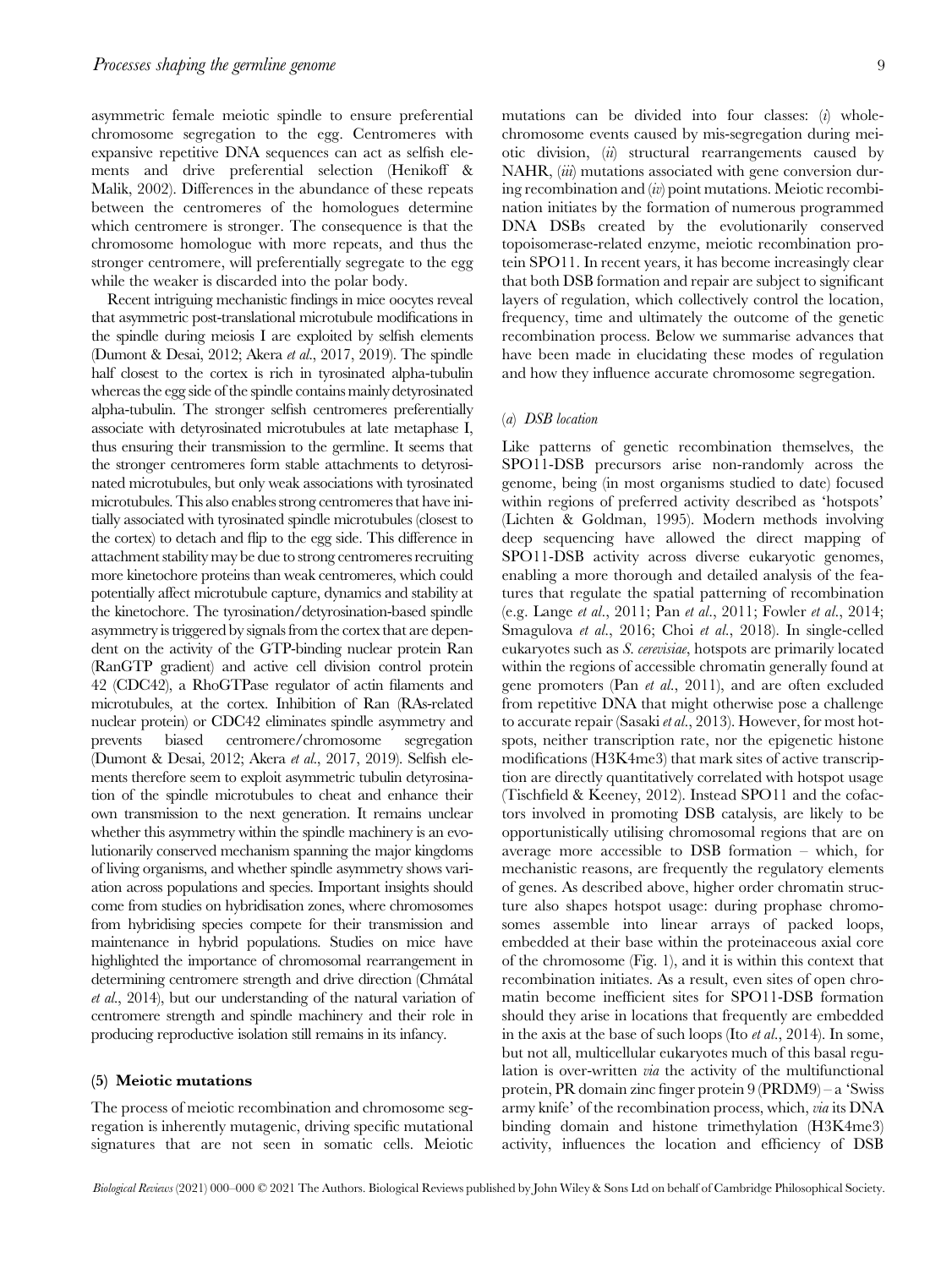formation and repair (Borde et al., 2009; Neale, 2010; Baker et al., 2017; Grey, Baudat & de Massy, 2018). Moreover, because the DNA binding motif of PRDM9 evolves rapidly, individuals bearing different PRDM9 alleles can display very different patterns of recombination (Neale, 2010; Grey et al., 2018). Following DSB formation, pairing (mis-pairing in the case of NAHR) and recombination take place.

#### (b) Timing and frequency

Whilst every genome contains many thousands of potential sites where DSBs can initiate recombination, only a subset of these are used in each meiotic cell. In general, recombination frequency increases with genome size, but does not necessarily scale linearly. In the small genomes of single-celled eukaryotes, DSB frequency ranges from  $\sim 60$  (Schizosaccharomyces pombe) to  $\sim$ 200 (in S. cerevisiae) per genome. By contrast, DSB frequency in Arabidopsis thaliana is  $\sim$ 300 DSBs, and in the larger genomes of mice and humans is  $\sim$ 500 DSBs per genome, despite a genome  $\sim$ 250 times larger than yeast. What controls DSB and recombination frequency is of considerable interest. Recent findings support a network of antagonistic regulatory pathways (Cooper et al., 2014; Cooper, Garcia & Neale, 2016). Cyclin-kinase activity appears first to licence the process of DSB formation following local DNA replication (Henderson et al., 2006; Sasanuma et al., 2008; Borde et al., 2009; Murakami & Keeney, 2014). This pro-DSB stage is maintained by transient checkpointdependent arrest in meiotic prophase triggered by the ongoing recombination process, thereby permitting time for DSBs to be formed across all chromosomes (Gray et al., 2013). Exit from this DSB-competent stage appears to be achieved in several ways: firstly by DSB repair dampening the checkpoint signal, enabling exit from meiotic prophase (Carballo et al., 2013; Gray et al., 2013), and secondly via the process of homologue engagement (Thacker et al., 2014), a somewhat unexplored mechanism in which recombination-dependent interactions between homologous chromosomes locally suppress SPO11 potential. At least in S. cerevisiae, higher order chromosome architecture also influences recombination potential, with some chromosomes (mostly shorter chromosomes) experiencing earlier and more substantial DSB activity than larger chromosomes (Pan et al., 2011; Murakami et al., 2018). Subtelomeric regions also experience elevated DSB frequency (Subramanian et al., 2019), consistent with reduced levels of compaction compared to interstitial regions within the chromosome arm (Schalbetter et al., 2017). Recombination frequency is further influenced by DSBdependent negative regulation; a process that appears conserved across all eukaryotes examined so far (Joyce et al., 2011; Lange et al., 2011; Carballo et al., 2013; Garcia et al., 2015; Mohibullah & Keeney, 2017). Abrogation of these surveillance mechanisms causes both increases in SPO11-DSB formation, and loss of spatial constraints, thereby enabling recombination events to initiate in close proximity to one another (Garcia et al., 2015), potentially complicating the fidelity of downstream repair processes.

#### (c) Repair and segregation

Once formed, all SPO11-DSBs must repair prior to the onset of meiotic chromosome segregation. In most, but not all, organisms, preferential repair using the homologous chromosome is critical to promote homologue pairing and the generation of interhomologue crossover events. Such regulation depends on the structure of the chromosome axis, including factors such as the meiotic cohesin subunit, Rec8 (Kim et al., 2010), and HORMA–domain proteins (i.e. as found in HOP1P, REV7P and MAD2) and their partner proteins (RED1, MEK1, HORMAD1 etc; Schwacha & Kleckner, 1997; Carballo et al., 2008; Callender & Hollingsworth, 2010; Daniel et al., 2011), as well the active recombination machinery (RAD51 and DMC1; Hong et al., 2013; Lao et al., 2013), and sensory kinases such as ATM (ataxia telangiectasia mutated protein) and ATR (ataxia Rad3-related) (Grushcow et al., 1999; Carballo et al., 2008). In S. cerevisiae the efficiency of homologue repair increases over time (Joshi et al., 2015). Early, low-abundance DSBs show preferential repair with the sister chromatid rather than with the homologous arm. With time, the gradual increase in DSB density results in an increase in homologue pairing and repair *via* recruitment of an alternative serine/threonine-protein kinase MEC1-dependent pathway. These findings suggest that DSB repair with the sister chromatid is the default pathway and its existence could provide some protection from DSB damage (Joshi et al., 2015).

The repair of DSBs by inter-homologue recombination does not always generate reciprocal exchanges of chromosome arms (crossovers). A large fraction of DSBs are repaired by producing recombinant molecules via gene conversion without crossover (non-crossovers). Non-crossovers are believed to be 10 times more frequent than crossovers from studies in mice and humans (Baudat, Imai & de Massy, 2013). The fraction of recombination intermediates resulting in crossovers varies among organisms, from as high as 50% in S. cerevisiae to  $\sim$ 10% in higher eukaryotes such as mammals and plants (Novak, Ross-Macdonald & Roeder, 2001; Baudat & de Massy, 2007). Crossovers themselves are also classified into those which do and do not display interference – an evolutionarily conserved process that prevents two or more crossovers from forming near one another along chromosomes (de los Santos et al., 2003; Hollingsworth & Brill, 2004; Mezard et al., 2007). Current models suggest an interplay between stress caused by chromosome axial compaction (Kleckner et al., 2004; Zhang et al., 2014), and gradual maturation of crossover-designated precursors (Holloway et al., 2014) as fundamental to the interference process.

In mammals, especially humans, crossover designation and distribution are particularly important to meiotic success. Recent work suggests that the higher rates of chromosome mis-segregation in female meiosis can be explained by inefficient crossover maturation during meiosis I (Wang et al., 2017). Chromosome mis-segregation seems particularly common in human female meiosis, and is associated with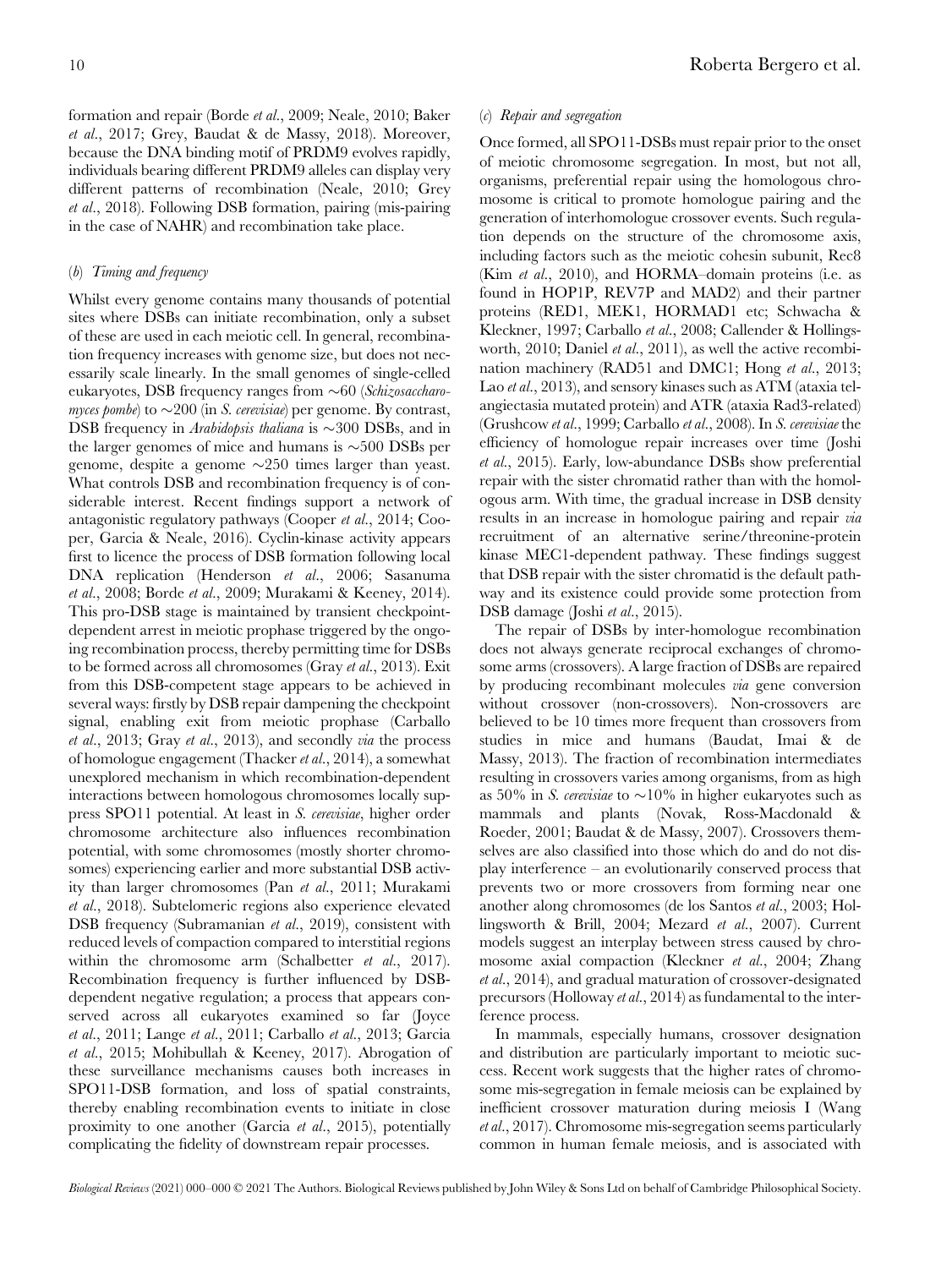maternal age, the higher the age of the mother, the higher the risk of chromosome mis-segregation and thus aneuploidy. Aneuploidy is much more common on short and/or acrocentric chromosomes since inefficient cross-over maturation will have more dramatic effects in such cases (Wang *et al.*, 2017). A typical example is the mis-segregation of chromosome 21 leading to Down syndrome. The evolutionary significance of this inefficient chromosome segregation associated typically with humans, and specifically with female meiosis remains to be understood, but the general view is that this could be an evolutionarily selected trait. Increased aneuploidy would lead to zygote inviability, increased implantation failure and miscarriage, which in turn would increase the time between pregnancies and decrease the likelihood of pregnancy in older women. Both life-history traits should guarantee improved parental investment, which has been critical to the evolutionary success of the human species (Westendorp & Kirkwood, 1998).

#### (6) Non-allelic homologous recombination

NAHR is a prominent source of structural genomic variation and contributor to de novo inherited disease. NAHR requires two successive processes: initiation and resolution of recombination within pre-existing homologous sequences (e.g. genomic repeats), and may lead to inversions, deletions, insertions or duplications of the intervening sequence between the recombining loci. Similar to homologous recombination NAHR also uses DSB sites and PRDM9 motifs. The effects of PRDM9-mediated control of recombination hotspots have been best characterised in mammals, where the association between recombination and PRDM9 activity explains the presence of the PRDM9 binding motif in pathogenic NAHR-related rearrangements arising during meiosis (e.g. Hillmer et al., 2016). Since PRDM9 is not expressed in somatic cells, this signature is not seen in rearrangements arising from somatic NAHR (Vogt et al., 2012). Following DSB formation, pairing (mis-pairing in the case of NAHR) and recombination take place, however, the factors regulating mis-pairing between non-allelic repeat units remain to be clarified. We therefore expect further genetic factors to be identified in the future (Liu  $et \ al., 2011;$ MacArthur et al., 2014).

Gene conversion arises due to mismatch repair or base excision repair of heteroduplex tracts generated during strand invasion and recombination. There are two significant biases to consider here. The first gene conversion bias acts in favour of gene conversion of the invading strand, i.e. the strand in which the meiotic DSB initially formed (Nicolas et al., 1989; Webb, Berg & Jeffreys, 2008). This means that alleles that are prone to DSB formation, such as PRDM9 binding sites in humans and mice, will preferentially be converted into insensitive alleles with a lower DSB formation rate, a process known as 'hotspot erosion'. Several lines of evidence suggest that in mammals and other taxa with PRDM9-directed recombination, hotspot erosion is a major driver of PRDM9 gene sequence evolution, hybrid

incompatibility between species, and speciation (Oliver  $et \ al.,\ 2009;$  Lesecque  $et \ al.,\ 2014;$  Smagulova  $et \ al.,\ 2016$ ). The second gene conversion bias is a generalised bias in favour of GC alleles over AT alleles, arising via long-patch mismatch repair (MMR) at crossover-associated heteroduplexes (Duret & Galtier, 2009; Lesecque, Mouchiroud & Duret, 2013). This drives GC accumulation in highly recombinogenic areas of the genome such as avian microchromosomes (Webster, Axelsson & Ellegren, 2006), sex chromosome pseudoautosomal regions (Raudsepp & Chowdhary, 2016) and recombination hotspots in multiple taxa (Sundararajan et al., 2016). Over evolutionary time, this GC bias ultimately leads to the stratified isochore structure of eukaryotic genomes (Duret et al., 2002). A recent suggestion is that GC bias during mismatch repair is driven by a selective pressure to reduce mitotic mutations occurring as a result of spontaneous cytosine deamination (see Section II.1), and that GC-biased gene conversion is simply a side effect of this process (Lesecque et al., 2013).

An intriguing question for future research is the interplay between these two forms of biased gene conversion. In taxa without PRDM9-directed hotspot formation such as birds and yeast, recombination preferentially occurs at gene promoters. Conversely, in taxa with PRDM9-directed hotspot formation, recombination preferentially occurs in intergenic regions marked by PRDM9 motifs. Is the recurrent gain/loss of PRDM9 involvement in recombination hotspot localisation a strategy to reduce/enhance the amount of GC-biased gene conversion in promoter regions? Recently, Halldorsson et al. (2019) obtained high-resolution recombination maps from almost 3000 Islandic human trios (parents and child genotypes) and found a 50-fold increase in de novo mutations within 1 Kb of crossovers. This study clearly shows that meiotic mutations are not produced exclusively by gene conversion, and reveals a much greater role of crossover in mutagenesis than previously appreciated.

#### (7) Variation in meiotic recombination rates

Recombination is essential for promoting accurate chromosome segregation during meiosis and generating genetic diversity. By contrast, recombination can also break apart favourable allele combinations. A trade-off between advantageous and disadvantageous effects of recombination must therefore exist that ultimately will affect the frequencies of crossing overs during meiosis in populations at equilibrium.

Given the great variation in most traits across eukaryotic taxa, it is perhaps not surprising to find large differences in recombination rates among species (Stapley *et al.*, 2017). There is consensus about the idea that natural and sexual selection may have a profound effect on the rate of recombination, both directly and indirectly (reviewed by Stapley et al., 2017), but the lack of coordination between theoretical and empirical studies has made rigorous testing of theoretical predictions challenging (Dapper & Payseur, 2017).

An important component of variability of recombination rates within species is the uneven distribution of crossovers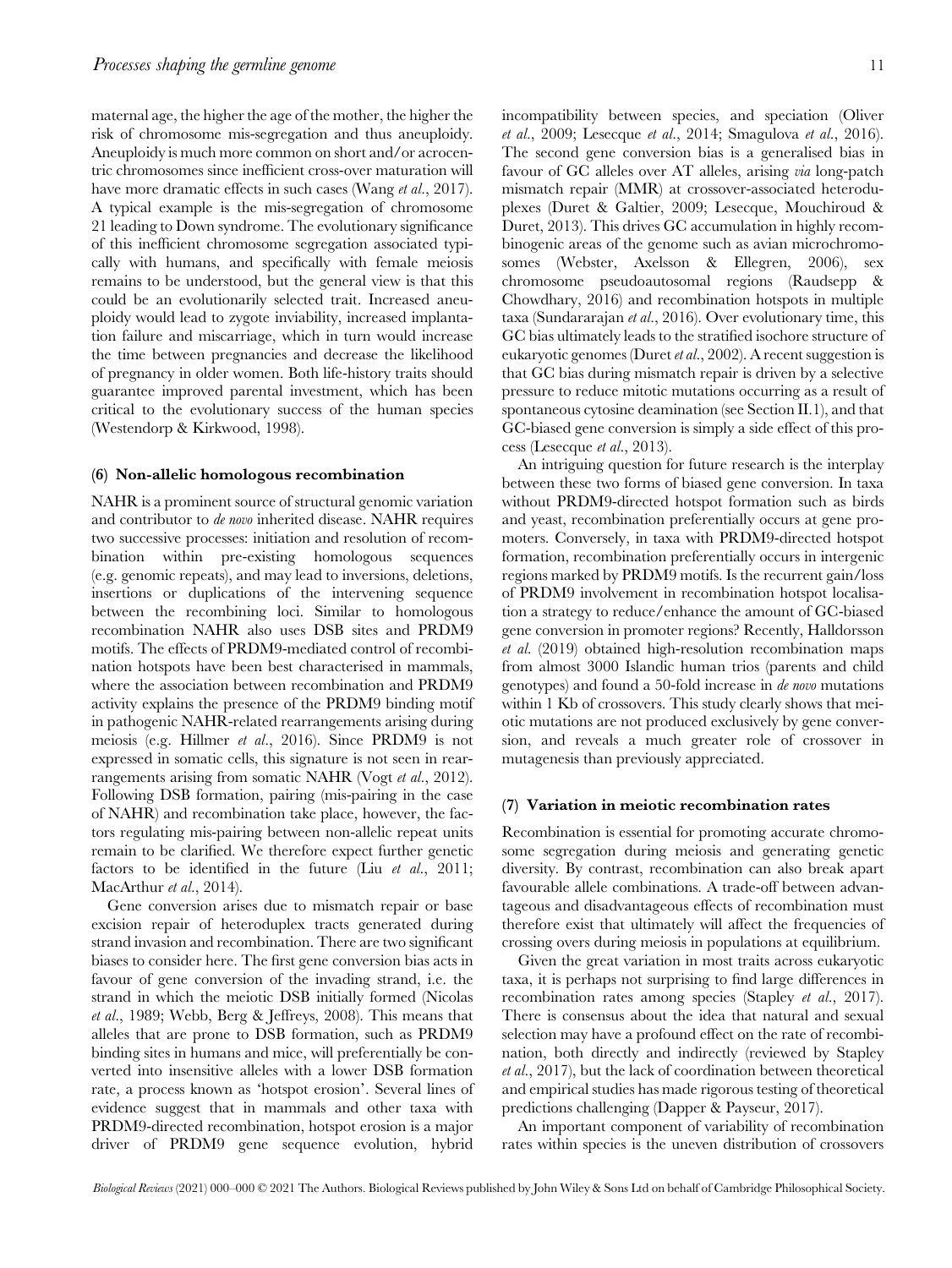across the genome. As introduced above, since the early pioneering studies on yeast (Petes, Malone & Symington, 1991), it has become clear that in a variety of organisms, crossover locations are not evenly distributed along the chromosomes, and regions of high and low recombination exist, named 'hot' and 'cold' spots, respectively. Several human hotspots have been mapped to kilobase resolution using sperm typing (Holloway, Lawson & Jeffreys, 2006).

Another important component of variation within species is the differences in recombination rates and crossover distributions between the sexes (heterochiasmy). Sexual dimorphism of meiotic recombination can have several degrees of intensity, to the extent that one sex shows free meiotic recombination across almost the entire length of the chromosomes, whereas the other completely lacks recombination (achiasmy). According to the 'Haldane–Huxley' rule, when achiasmy occurs, it is the heterogametic sex that is achiasmate. Notable examples of achiasmatic species are Drosophila and butterflies. Several hypotheses have been put forward for the existence of sexual dimorphism of recombination, generally varying depending on whether it is a case of achiasmy or heterochiasmy. Some rigorous theoretical approaches have been suggested (e.g. Burt, Bell & Harvey, 1991; Lenormand, 2003), one of which suggests a role of postmeiotic haploid selection in the evolution of heterochiasmy (Lenormand & Dutheil, 2005).

However, a general consensus on the evolutionary drivers is still lacking and empirical evidence to test theoretical predictions is scarce (Lenormand & Dutheil, 2005). Gaining information on recombination rates from cytogenetics, pedigrees and genetic maps is the first step in elucidating the molecular basis and the evolutionary forces underlying variation in recombination rates, but these procedures are time consuming and present technical and biological difficulties. The introduction of genome-wide sequencing techniques has made it feasible to obtain thousands of markers for a fine-scale resolution of recombination landscapes across the genome. These include gamete-typing approaches which are potentially very promising in estimating sex differences in recombination rates (Ottolini et al., 2015, 2016; Dréau et al., 2019). Similarly, approaches allowing robust linkage mapping even for low-coverage whole-genome data (Rastas, 2017) will help to address some of the gaps mentioned above.

Alternative approaches that use genomic population data have also been developed, based on measures of linkage disequilibrium (Jeffreys, Murray & Neumann, 1998; Jeffreys, Ritchie & Neumann, 2000; Crawford et al., 2004; Brunschwig et al., 2012). Caveats in the use of linkage disequilibrium have been tackled by Hedrick (1987). The use of linkage disequilibrium from genomic data has resulted in the production of genomic landscapes of recombination rates and hotspots. These studies have highlighted the extreme variation of hotspot distribution among closely related species, but also polymorphisms within species, thus advancing our understanding of the extent of recombination rate variation in natural populations (Myers, 2005; Brunschwig et al., 2012).

Once recombination landscapes have been determined under different regimes of natural and/or sexual selection, a better understanding of the molecular determinants and evolutionary drivers that mediate crossing-over differences within and among species can be achieved. Some progress towards elucidating the molecular mechanisms at the basis of recombination variation has started to emerge (Zelkowski et al., 2019). A recent study on two species of Drosophila revealed a meiosis gene acting as a modifier of species differences in crossing over (Brand *et al.*, 2018). The authors hypothesised that the rapid evolutionary rates in this particular gene may be directly linked with recurrent bouts of adaptive evolution in a coevolutionary arms race with selfish genetic elements. Kent, Uzunovic & Wright (2017) also review the evidence for the typically negative association between TEs and meiotic recombination rates. While traditionally this negative association was thought to be a result of increased accumulation of TEs in regions with low recombination rates, regulation of TE activity could directly affect recombination rate (Kent et al., 2017). Finally, the previously mentioned meiotic gene PRDM9 is regarded to have an important role in specifying recombination hotspots in many metazoans, and its rapid evolution could be correlated with the extreme turnover of hotspots (Ségurel, Leffler & Przeworski, 2011; Úbeda, Russell & Jansen, 2019).

#### IV. POST-MEIOTIC PHASE

The window of time between the end of meiosis and the moment of nuclear fusion during fertilisation is potentially short, particularly in diplontic organisms, but processes occurring at this stage are key in determining the genetic variation in the next generation(s) (Immler, 2019; Fig. 1).

#### (1) Post-meiotic mutations

Post-meiotic cells, in particular highly differentiated male gametes in taxa with anisogamy, have further unique mutational pressures to consider. Their haploid nature means that there is no template available for homologous repair, and all DSBs must therefore be repaired by some other mechanism – primarily non-homologous end joining (NHEJ) in spermatids (Leduc et al., 2008; Ahmed, Scherthan & de Rooij, 2015). Importantly, the high degree of chromatin compaction in mature sperm involves a genome-wide wave of DSB formation, most likely as a result of topoisomerase activity to relieve DNA helix torsion. These post-meiotic DSBs have recently been shown to occur in discrete hotspots in mouse, yeast and Tetrahymena, and may be enzymatically induced (Akematsu et al., 2017; Cavé et al., 2018; Grégoire et al., 2018).

The mutational consequences of these post-meiotic DSB hotspots are as yet unknown, and thus raise a number of fundamental questions. For example, are hotspots conserved across species, do they show signatures of elevated NHEJ-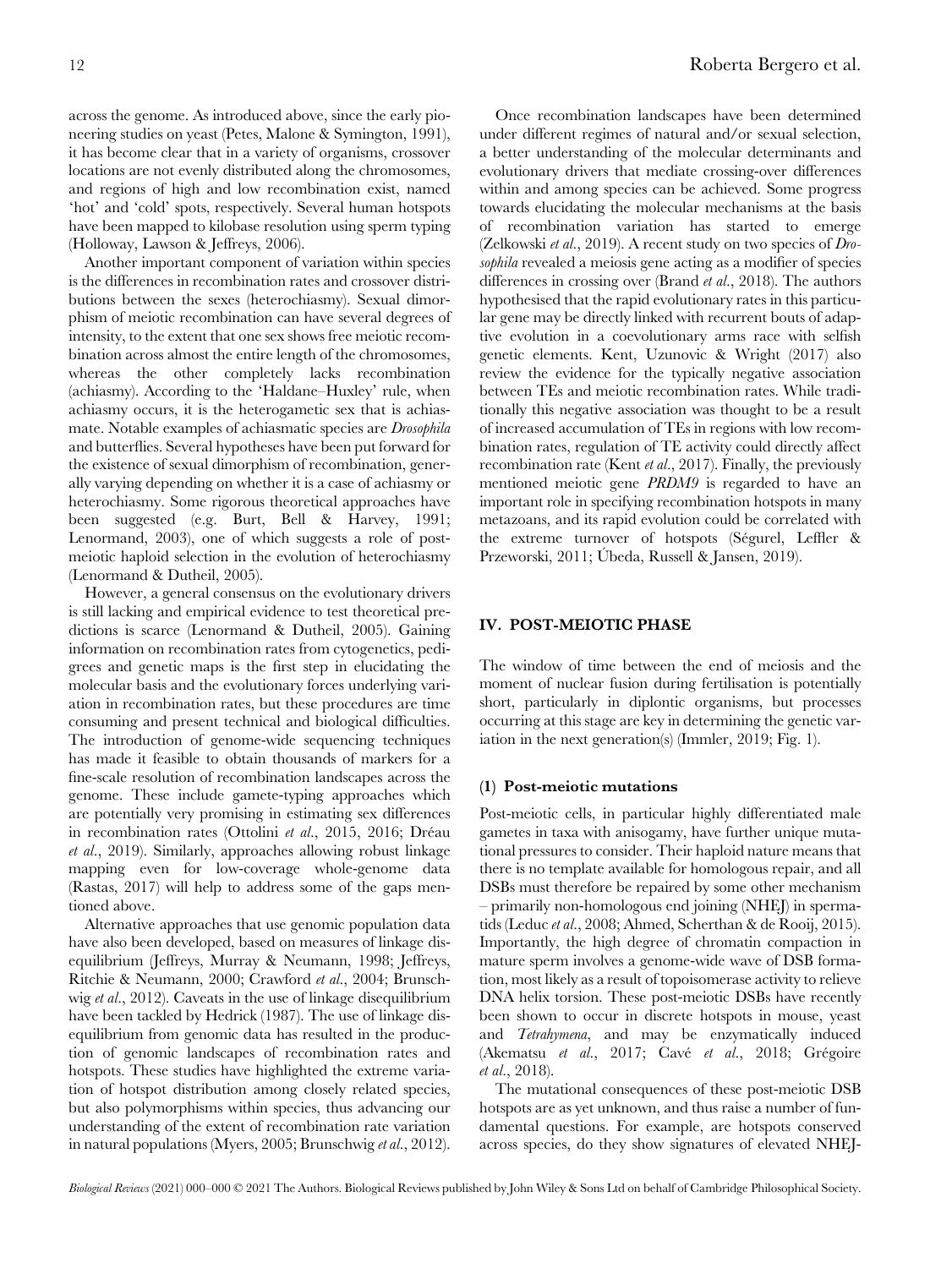mediated mutagenesis, and do they act as the nuclei for wider structural rearrangements? There is evidence that NHEJmediated repair of post-meiotic DSBs is one mechanism leading to paternal-specific germline expansion of Huntington disease-associated trinucleotide repeats, in addition to the better-known mechanism of slippage during replication (Garcia-Diaz & Kunkel, 2006; Simard et al., 2014). Does this finding also apply to other types of NHEJ-mediated genomic rearrangement such as translocations and inversions with breakpoints in single-copy regions? Might other forms of repair such as break-induced replication (BIR) also be important in this context, and can post-meiotic DSBs trigger more complex genomic rearrangements and copy-number changes? How do these DSB hotspots relate to chromatin organisation and histone modification in gametes?

A final mutational pressure specific to male gametes is the consequences of cytoplasm reduction. This leaves these gametes lacking in antioxidants and repair enzymes, leaving them vulnerable to oxidative damage to DNA. As with postmeiotic DSBs, oxidative damage has also been shown to be localised into hotspots (Kocer et al., 2015), and it is not yet known whether these are also mutational hotspots (see Long et al., 2016). Since oxidative damage is in general not repaired in the mature gamete, but instead is repaired in the zygote post-fertilisation, much will depend on the specific mechanisms available for this repair and the degree of damage that can be tolerated (Garcia-Rodriguez et al., 2019).

#### (2) Post-meiotic selection

The haploid state of post-meiotic cells potentially opens a particularly sensitive window for selection to act upon. Several post-meiotic drive systems are known to take advantage of haploid gene expression, such as the t-haplotype (Lyon, 2003) in the house mouse, and Segregation Distorter (SD) gene complex (Larracuente & Presgraves, 2012) and Winters (Tao et al., 2007) in *Drosophila* fruitflies. Apart from these examples of extreme effects, any genes expressed in a haploid state may be under selection without the possible masking effects of any sister alleles. In plants, haploid gene expression and selection has long been known (Mulcahy & Mulcahy, 1975) as pollen tubes compete for ovules (Erbar, 2003), and recent studies provided clear evidence for positive and purifying selection in genes expressed in the haploid stages (Arunkumar et al., 2013). By contrast, in animals, selection occurring at the haploid stage has long been dismissed. In females, meiotic divisions generally occur only a short time before fertilisation – indeed fertilisation is often the trigger for the second meiotic division. Moreover, there is no interphase between female meiotic divisions, and the chromatin remains tightly condensed and transcriptionally inactive. It is thus currently believed that there is little or no opportunity for haploid selection between female gametes, and the study of female transmission ratio distortion has focused on genes that 'cheat' during meiotic division and compete to be included in the oocyte rather than the polar body (see Section III.4). By contrast, haploid male germ cells

have an extended developmental window following the meiotic divisions during which morphologically unspecialised round spermatids are remodelled into mature sperm, and subsequently an extended free-living stage. Haploid selection may potentially operate during both of these windows.

However, the scope for haploid selection in developing spermatids is markedly restricted by the fact that male germ cells remain functionally linked through cytoplasmic bridges throughout development, and share transcripts, gene products and even whole organelles between the haploid postmeiotic cells (Dym & Fawcett, 1971; Caldwell & Handel, 1991). This is a fundamental feature of male meiosis but may be particularly important in species with genetic sex determination, where transcripts from different sex chromosomes need sharing across spermatids to avoid strong sexbiased expression at the post-meiotic stages. However, allele-specific expression and imperfect sharing among haploid spermatids has been demonstrated for the SPAM1 (sperm adhesion molecule 1) and SMOK (sperm motility kinase) genes in house mice (Zheng, Deng & Martin-DeLeon, 2001; Veron et al., 2009). Both of these were identified based on the transmission ratio distortion exhibited in males heterozygous for chromosomal rearrangements bearing mutant gene copies; the lack of sharing generates two classes of gametes that are functionally different. In the absence of linked chromosomal rearrangements, transmission ratio distortion for individual alleles will likely go unnoticed except as accelerated selection on male germlineexpressed genes.

In mature sperm, the bridges between sister cells have broken, and thus there is even more scope for competition among cells. However, the dense packing of the genome required for hydrodynamic swimming efficiency is believed to prevent active transcription during the free-living portion of a sperm's life cycle. This condensation is achieved during the final period of spermatid development, spermiogenesis, during which (in most species) histones are replaced with smaller protamines. The replacement enables a very highly compacted, toroidal, quasi-crystalline chromatin arrangement, which is further stabilised by cross-linking of protamine molecules. However, a certain percentage of histones are retained in sperm chromatin, ranging from  $1 \sim 8\%$  in mouse and  $10 \sim 15\%$  in humans up to 100% in the zebrafish (Danio rerio) (Hammoud et al., 2009; Brykczynska et al., 2010; Carrell, 2011; Jung et al., 2017). In humans, H4 histones are mostly found in distal intergenic regions of the genome whereas modified histones are enriched at specific genomic elements including H3K4m3 at CpG-rich promoters and H3K9me3 in satellite repeats (Yamaguchi et al., 2018). These findings imply the existence of a machinery to keep modified histones in place, possibly because of the important role that genes near modified histones seem to play during early embryonic development (Bernstein *et al.*, 2006). Whether there is any scope for these regions to remain transcriptionally active in mature sperm, particularly in species such as zebrafish that lack protamines, remains unknown.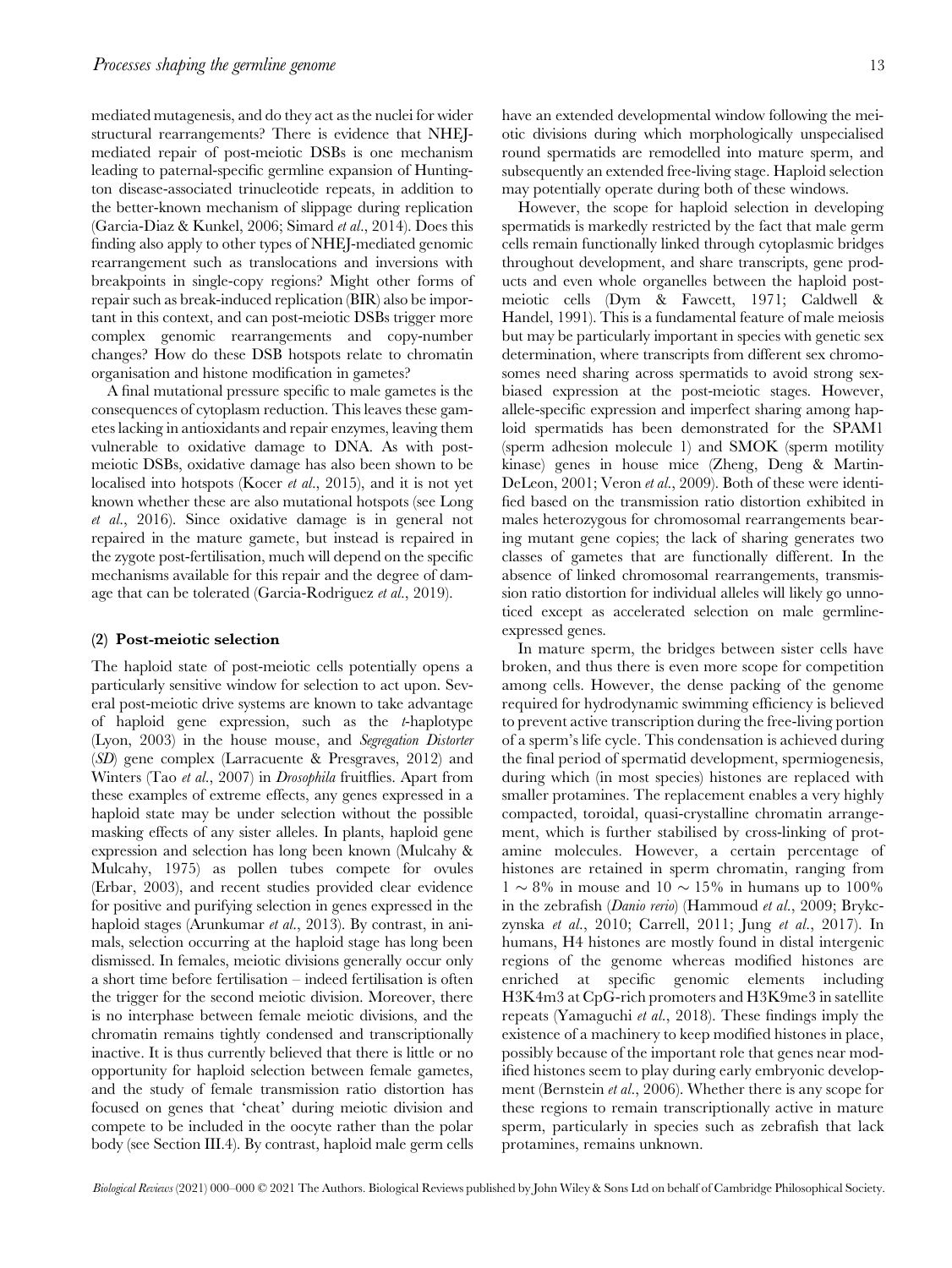Despite the obstacles to haploid selection imposed by transcript sharing in spermatids and genome compaction in mature sperm, the extensive literature on transmission ratio distortion across multiple taxa from fruitflies to mammals implies that haploid selection in animals may be more common than usually appreciated ( Joseph & Kirkpatrick, 2004; Immler & Otto, 2018; Immler, 2019). In fact, a recent study showed that the sharing of genes across haploid spermatids is incomplete for a large number of genes in the house mouse and a primate (K. Bhutani, K. Stansifer, L. Ticau, L. Bojic, C. Villani, J. Slisz, C. Cremers, C. Roy, J. Donovan, B. Fiske & R. Friedman, in preparation). Findings in fish and mammals further suggest that the haploid genotype may contribute not only to variation in sperm phenotypes, but also considerably to the phenotypic variation encountered in the resulting offspring (Alavioon et al., 2017; Borowsky et al., 2018; Rathje et al., 2019). One study in the zebrafish not only presented a clear link between selection for a specific sperm phenotype and offspring fitness but linked the selected sperm phenotypes to their haploid genotypes (Alavioon et al., 2017). Similarly, a study using two species of Astyanax cavefish provided further evidence for a direct link between the haploid sperm genotypes and distinct sperm phenotypes (Borowsky et al., 2018). There is thus a clear need for further experimental work to tease apart the mechanisms of transcript sharing and whether the chromatin structure of mature sperm is ever permissive for transcription, and how transcriptional differences among individual post-meiotic cells during development are parlayed into selectable functional differences among gametes.

#### V. FUTURE DIRECTIONS

#### (1) Genome reorganisation

Key challenges for the future include understanding the interactions between the cytoskeleton and the nucleus in regulating genome structure during meiosis. There is still a poor understanding of how meiosis differs from mitosis and of the regulators involved in each process. Specifically, we need a greater understanding of epigenetic regulation, which appears to mark genes poised for transition from mitotic spermatogonial proliferation to meiotic division (Gleason et al., 2018). The study of epigenetics requires the development of improved methodologies for visualising meiotic processes. Recent advances have shown promise, such as improved methods for visualising meiotic cells (Hwang, Hopkins & Jordan, 2018), new tools to study chromosome dynamics (such as the live imaging of Enguita-Marruedo *et al.*, 2018), and new tools to study the mechanisms underpinning meiotic chromosome conformation (Schalbetter et al., 2019).

#### (2) Mutation

The study of mutational spectra in both somatic and germ cells is a rapidly expanding field. A key task for future research will be to integrate our growing knowledge of the mutation spectrum with the evolutionary study of how those mutations subsequently spread within the population. One current puzzle, for example, is the absence of the signature of APOBEC-driven mutation in humans at the population level in studies based on trio sequencing (UK10K Consortium et al., 2016; Harris & Pritchard, 2017; Narasimhan et al., 2017). Does this indicate that population-specific mutagenic pressures need to be accounted for in human phylogenetic studies? Or is it simply a matter of statistics? If APOBEC-damaged gametes are rare then they might not be observed in a small-scale survey of trios. A related question is then: what is the distribution of de novo mutations among individuals? Do all offspring carry a similar number of mutations, or conversely, are there occasionally viable offspring with an above-average mutation load? Such cases of increased mutation load could result from an oxidised sperm cell, or an egg that suffered APOBEC activation at the wrong moment. Work from cancer cells suggests that mutations can cluster both in time and space. In other words, concerted formation of multiple mutations may occur simultaneously across a linked genomic region (clustering in space), or a transient induction of hypermutability without loss of fitness (clustering in time) (Roberts & Gordenin, 2014). Understanding how these mutational processes play out in the germline is key to understanding how genetic novelty is introduced to the population as a whole.

#### (3) Recombination

A step forward in elucidating the significance of recombination and the causes of its variation will be the study of recombination patterns and variation within species. This will allow us to answer whether variation in recombination rates is heritable. It is an important question to answer because it will help us to predict whether recombination rates can evolve over time. Ultimately, this information could shed light on the causes of divergence of recombination rates among populations and closely related species, but more generally, it would contribute to deciphering the causes of variation and the evolutionary significance of sex and recombination.

#### (4) Selection

Our understanding of selection acting on germ cells and mature gametes is still limited. Tracking de novo mutations among germ cell lineages and assessing their occurrence over time is now possible and will provide a higher resolution image of the dynamics occurring among germ cell lineages. Furthermore, single cell sequencing has the potential rapidly to improve our understanding of the genetic variation among germ cells and gametes and of the variation in gamete pools. Comparing this to the genetic variation in offspring will provide further information about possible selection events before, during and after meiosis.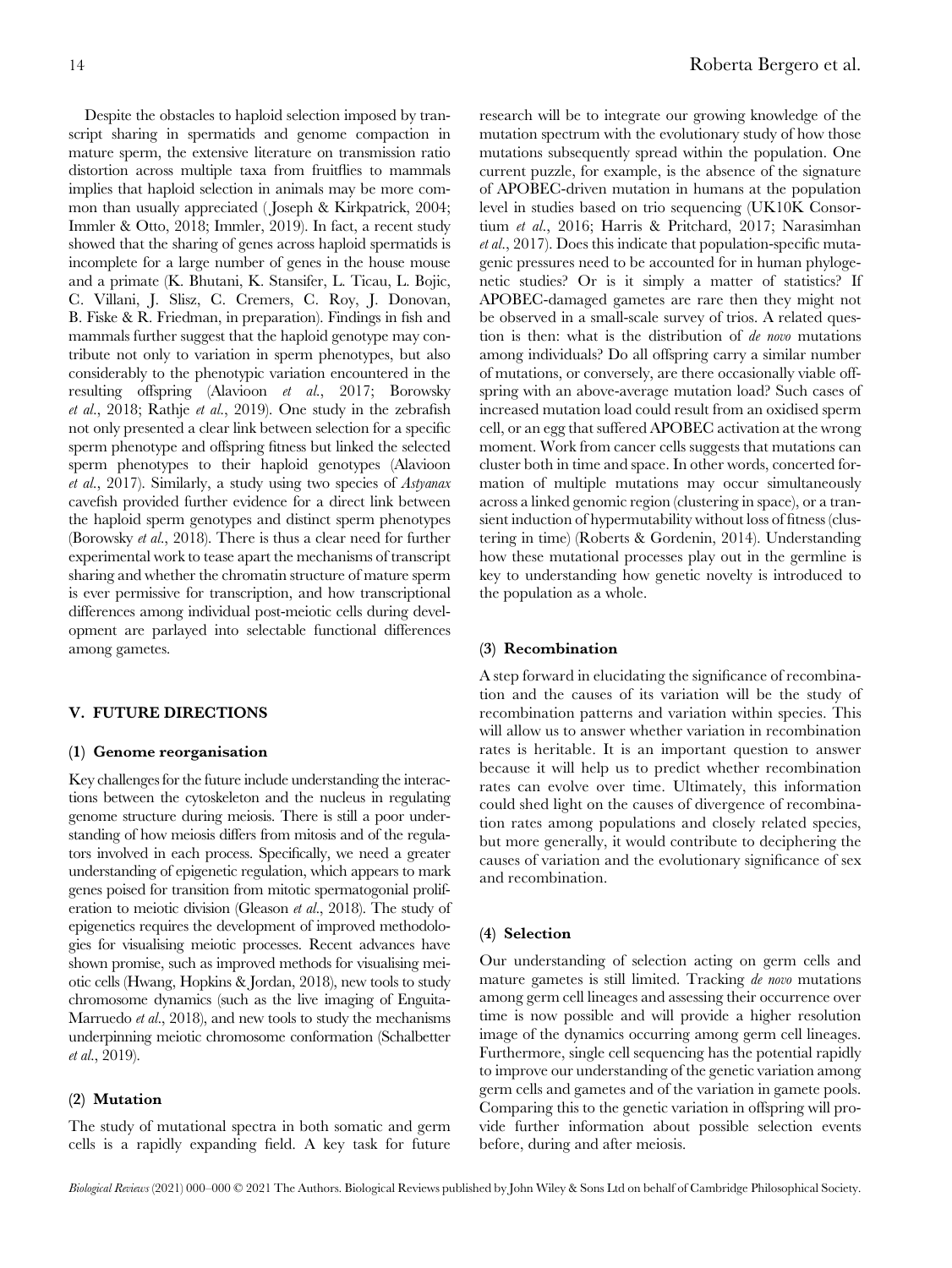#### VI. CONCLUSIONS

- (1) Germline de novo mutations are an important source of genetic variation; the three main underlying mechanisms are DNA synthesis errors, C-to-T transitions, and transcription-associated changes.
- (2) Another major germline-specific source of mutations is the mobilisation of TEs and ERVs. Recent technological advances in sequencing have provided novel insights from cell lines, including cancer cell lines, and somatic development, complemented by direct studies of germline-specific mobilisation in some model organisms.
- (3) Germline selection affects the spread and possible inheritance of germline-specific de novo mutations, but relatively little is currently known about the exact mechanisms involved.
- (4) Chromatin reconfiguration occurring during meiosis is a major source of novel genotypes and includes reshaping of the nucleus, chromosome movement in the nucleus, chromosome condensation and pairing and recombination. Chromatin organisation is more complex than previously assumed, and understanding the fine detail will be key. Chromatin conformation capture methods have provided novel insights.
- (5) TADs have been found to play a key role in contributing to de novo mutations generated during meiosis. In particular, their association with CTCFs and cohesins are key to identifying breakpoint hotspots. Hi-C maps from different species are needed to investigate this further.
- (6) During meiosis, microtubules play a key role in separating homologous chromosomes, and the mechanisms can be hijacked by TEs and ERVs. Oogenesis is particularly vulnerable to such asymmetric posttranslational microtubule modifications.
- (7) Meiotic mutations are caused by four main mechanisms: whole-chromosome events caused by missegregation during meiotic division, structural rearrangements caused by NAHR, mutations associated with gene conversion during recombination, and point mutations.
- (8) DSB hotspots have been identified around the SPO11-DSB precursors as part of the genetic recombination mechanism with the help of novel deepsequencing methods and thorough mapping of SPO11-DSB activity. In addition, repair of SPO11-DSBs often do not result in reciprocal exchanges of chromosome arms but may lead to gene conversion and may result in mis-segregation.
- (9) NAHR is a prominent source of structural genomic variation and contributor to de novo inherited disease. Similar to homologous recombination, NAHR also uses DSB sites and PRDM9 motifs. Gene conversion arises due to mismatch repair or base excision repair of heteroduplex tracts generated during strand invasion and recombination.
- (10) An important component of variability of recombination rates within species is the uneven distribution of crossovers across the genome. Crossover locations are not evenly distributed along the chromosomes, and regions of high and low recombination exist, named 'hot' and 'cold' spots, respectively. Another important component of variation within species is differences in recombination rates and crossover distributions between the sexes (heterochiasmy).
- (11) Post-meiotic mutations are particularly important as no template is available for homologous repair. These are primarily caused by the high degree of chromatic compaction in mature sperm inducing DSBs. Alternative repair mechanisms (e.g. NHEJ) are in place.
- (12) Genes expressed at the post-meiotic haploid stages may be exposed to efficient purifying and positive selection. Although transcripts are shared among haploid spermatids, sharing is not always perfect and evidence for selection at this haploid stage is accumulating rapidly.

#### VII. REFERENCES

- ACQUAAH, G. (2012). Mapping of genes. In Principles of Plant Genetics and Breeding (ed. G. ACQUAAH), pp. 402–423. John Wiley & Sons, Ltd, Chichester.
- AHMED, E., SCHERTHAN, H. & DE ROOIJ, D. (2015). DNA double strand break response and limited repair capacity in mouse elongated spermatids. International Journal of Molecular Sciences 16, 29923–29935.
- Akematsu, T., Fukuda, Y., Garg, J., Fillingham, J. S., Pearlman, R. E. & LOIDL, J. (2017). Post-meiotic DNA double-strand breaks occur in tetrahymena and require topoisomerase II and Spo11. eLife 6, 26176.
- Akera, T., Chmatal, L., Trimm, E., Yang, K., Aonbangkhen, C., Chenoweth, D. M., Janke, C., Schultz, R. M. & Lampson, M. A. (2017). Spindle asymmetry drives non-Mendelian chromosome segregation. Science 358, 668–672.
- Akera, T., Trimm, E. & Lampson, M. A. (2019). Molecular strategies of meiotic cheating by selfish centromeres. Cell 178, 1132–1144.
- Alavattam, K. G., Maezawa, S., Sakashita, A., Khoury, H., Barski, A., Kaplan, N. & Namekawa, S. H. (2019). Attenuated chromatin compartmentalization in meiosis and its maturation in sperm development. Nature Structural & Molecular Biology 26, 175-184.
- Alavioon, G., Hotzy, H., Nakhro, K., Rudolf, S., Scofield, D. G., Zajitschek, S., Maklakov, A. A. & Immler, S. (2017). Haploid selection within a single ejaculate increases offspring fitness. Proceedings of the National Academy of Sciences of the United States of America 114, 8053–8058.
- Alexandrov, L. B., Kim, J., Haradhvala, N. J., Huang, M. N., Ng, A. W., BOOT, A., COVINGTON, K. R., GORDENIN, D. A., BERGSTROM, E., LOPEZ-Bigas, N., Klimczak, L. J., McPherson, J. R., Morganella, S., Sabarinathan, R., Wheeler, D. A., et al. (2020). The repertoire of mutational signatures in human cancer. Nature 578, 94-101.
- Amster, G. & Sella, G. (2016). Life history effects on the molecular clock of autosomes and sex chromosomes. Proceedings of the National Academy of Sciences of the United States of America 113, 1588–1593.
- Arunkumar, R., Josephs, E. B., Williamson, R. J. & Wright, S. I. (2013). Pollenspecific, but not sperm-specific, genes show stronger purifying selection and higher rates of positive selection than sporophytic genes in Capsella grandiflora. Molecular Biology and Evolution 30, 2475–2486.
- BAKER, Z., SCHUMER, M., HABA, Y., BASHKIROVA, L., HOLLAND, C., Rosenthal, G. G. & Przeworski, M. (2017). Repeated losses of PRDM9-directed recombination despite the conservation of PRDM9 across vertebrates. eLife 6, e24133.
- BARAKAT, A., CARELS, N. & BERNARDI, G. (1997). The distribution of genes in the genomes of Gramineae. Proceedings of the National Academy of Sciences of the United States of America 94, 6857–6861.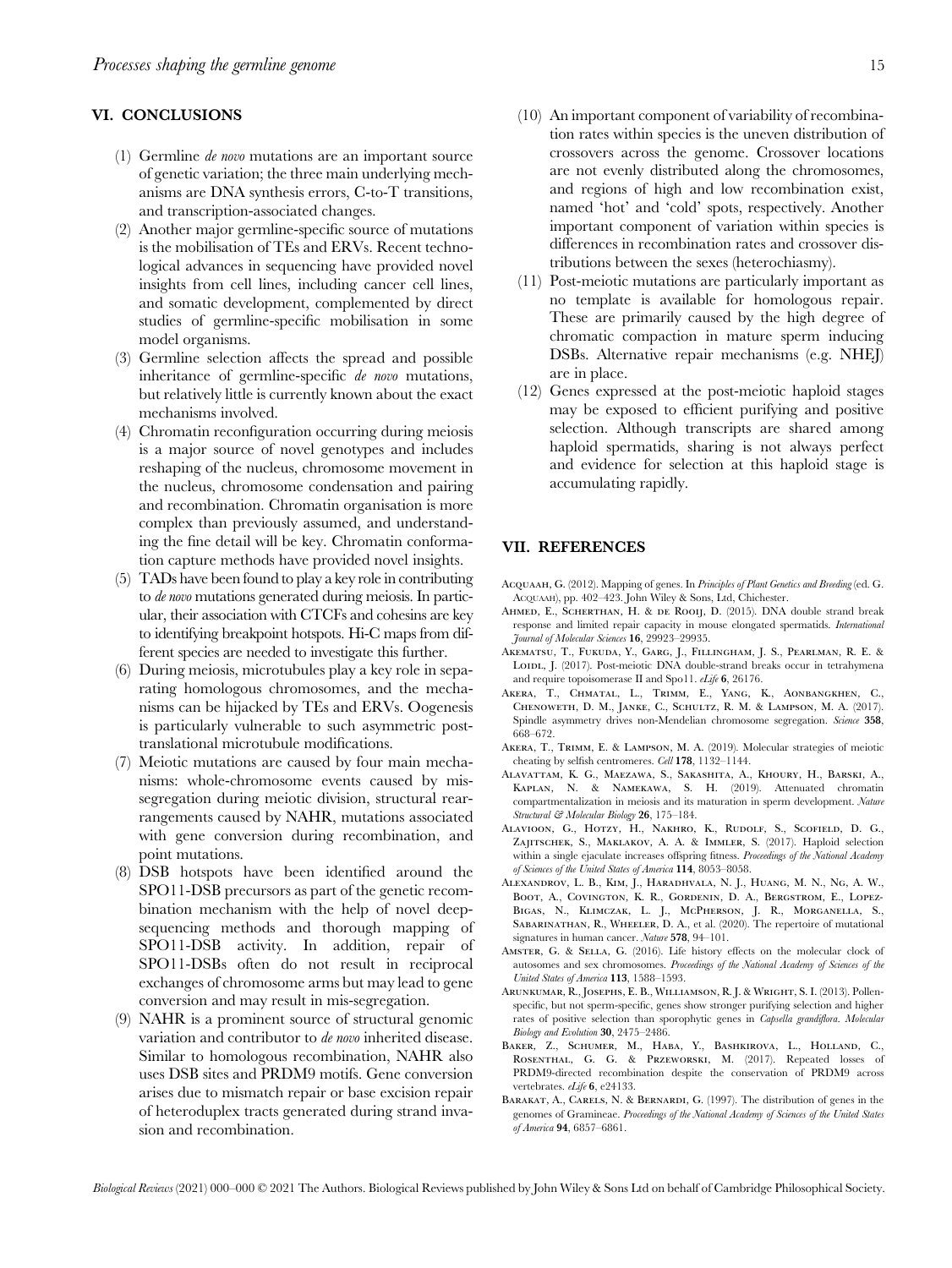- BARYSHNIKOVA, A., VANDERSLUIS, B., COSTANZO, M., MYERS, C. L., CHA, R. S., Andrews, B. & Boone, C. (2013). Global linkage map connects meiotic centromere function to chromosome size in budding yeast. G3: Genes|Genomes|Genetics 3, 1741–1751.
- Battulin, N., Fishman, V. S., Mazur, A. M., Pomaznoy, M., Khabarove, A. A., Afonnikov, D. A., Prokhortchouk, E. B. & Serov, O. L. (2015). Comparison of the three-dimensional organization of sperm and fibroblast genomes using the hi-C approach. Genome Biology 16, 77.
- BAUDAT, F. & DE MASSY, B. (2007). Regulating double-stranded break repair towards crossover or non-crossover during mammalian meiosis. Chromosome Research 15, 565–577.
- BAUDAT, F., IMAI, Y. & DE MASSY, B. (2013). Meiotic recombination in mammals: localization and regulation. Nature Reviews Genetics 14, 794-806.
- BAUR, J. & BERGER, D. (2020). Experimental evidence for effects of sexual selection on condition-dependent mutation rates. Nature Ecology & Evolution 4, 737-744.
- BERNSTEIN, B. E., MIKKELSEN, T. S., XIE, X., KAMAL, M., HUEBERT, D. J., CUFF, J., Fry, B., Meissner, A., Wernig, M., Plath, K., Jaenisch, R., Wagschal, A., FEIL, R., SCHREIBER, S. L. & LANDER, E. S. (2006). A bivalent chromatin structure marks key developmental genes in embryonic stem cells. Cell 125, 315–326.
- BERRÍOS, S., MANTEROLA, M., PRIETO, Z., LÓPEZ-FENNER, J., PAGE, J. & FERNÁNDEZ-DONOSO, R. (2010). Model of chromosome associations in Mus domesticus spermatocytes. Biological Research 43, 275–285.
- Besenbacher, S., Hvilsom, C., Marques-Bonet, T., Mailund, T. & SCHIERUP, M. H. (2019). Direct estimation of mutations in great apes reconciles phylogenetic dating. Nature Ecology & Evolution 3, 286–292.
- BHAGIRATH, T. (1990). C-band fusion and behaviour of the involved chromosomes during meiotic prophase I of the male domestic pig. Hereditas 112, 265–270.
- Biswas, U., Hempel, K., Llano, E., Pendas, A. & Jessberger, R. (2016). Distinct roles of meiosis-specific cohesin complexes in mammalian spermatogenesis. PLoS Genetics 12, e1006389.
- Blackman, M. W. (1905). The spermatogenesis of the Myriapods. IV. On the karyosphere and nucleolus in the spermatocytes of Scolopendra Subspinipes. Proceedings of the American Academy of Arts and Sciences 41, 331–344.
- Bloom, J. C., Loehr, A. R., Schimenti, J. C. & Weiss, R. S. (2019). Germline genome protection: implications for gamete quality and germ cell tumorigenesis. Andrology 7, 516–526.
- BOEKE, J. D., GARFINKEL, D. J., STYLES, C. A. & FINK, G. R. (1985). Ty elements transpose through an RNA intermediate. Cell 40, 491–500.
- BORDE, V., ROBINE, N., LIN, W., BONFILS, S., GÉLI, V. & NICOLAS, A. (2009). Histone H3 lysine 4 trimethylation marks meiotic recombination initiation sites. The EMBO Journal 28, 99-111.
- Borowsky, R., Luk, A. & Kim, R. S. (2018). Unique sperm haplotypes are associated with phenotypically different sperm subpopulations in Astyanax fish. BMC Biology 16, 72.
- BOURQUE, G., BURNS, K. H., GEHRING, M., GORBUNOVA, V., SELUANOV, A. Hammel, M., Imbeault, M., Izsvak, Z., Levin, H. L., Macfarlan, T. S. & Mager, D. L. (2018). Ten things you should know about transposable elements. Genome Biology 19, 199.
- Brand, C. L., Cattani, V., Kingman, S. B., Landeen, E. L. & Presgrave, D. C. (2018). Molecular evolution at a meiosis gene mediates species differences in the rate and patterning of recombination. Current Biology 28, 1289–1295.
- Brouha, B., Schustak, J., Badge, R. M., Lutz-Prigge, S., Farley, A. H., Moran, J. V. & Kazazian, H. H. (2003). Hot L1s account for the bulk of retrotransposition in the human population. Proceedings of the National Academy of Sciences of the United States of America 100, 5280-5285.
- Brunschwig, H., Levi, L., Ben-David, E., Williams, R. W., Yakir, B. & SHIFMAN, S. (2012). Fine-scale maps of recombination rates and hotspots in the mouse genome. Genetics 191, 757-764.
- Brykczynska, U., Hisano, M., Erkek, S., Ramos, L., Oakeley, E. J., ROLOFF, T. C., BEISEL, C., SCHÜBELER, D., STADLER, M. B. & PETERS, A. H. F. M. (2010). Repressive and active histone methylation mark distinct promoters in human and mouse spermatozoa. Nature Structural and Molecular Biology 17, 679–687.
- BURT, A., BELL, G. & HARVEY, P. H. (1991). Sex differences in recombination. Journal of Evolutionary Biology 4, 259–277.
- Burt, A. & Trivers, R. (2006). Genes in Conflict: The Biology of Selfish Genetic Elements. Harvard University Press, Cambridge.
- Buss, L. W. (1987). The Evolution of Individuality. Princeton University Press, Princeton.
- Caldwell, K. A. & Handel, M. A. (1991). Protamine transcript sharing among postmeiotic spermatids. Proceedings of the National Academy of Sciences of the United States of America 88, 2407–2411.
- Callender, T. L. & Hollingsworth, N. M. (2010). Mek1 suppression of meiotic double-strand break repair is specific to sister chromatids, chromosome autonomous and independent of Rec8 cohesin complexes. Genetics 185, 771–782.
- Carballo, J. A., Johnson, A. L., Sedgwick, S. G. & Cha, R. S. (2008). Phosphorylation of the axial element protein Hop1 by Mec1/Tel1 ensures meiotic interhomolog recombination. Cell 132, 758–770.
- Carballo, J. A., Panizza, S., Serrentino, M. E., Johnson, A. L., Geymonat, M., Borde, V., Klein, F. & Cha, R. S. (2013). Budding yeast ATM/ATR control meiotic double-strand break (DSB) levels by down-regulating Rec114, an essential component of the DSB-machinery. PLoS Genetics 9, e1003545.
- Carrell, D. T. (2011). Epigenetic marks in zebrafish sperm: insights into chromatin compaction, maintenance of pluripotency, and the role of the paternal genome after fertilization. Asian Journal of Andrology 13, 620–621.
- CAVÉ, T., GRÉGOIRE, M.-C., BRAZEAU, M.-A. & BOISSONNEAULT, G. (2018). Postmeiotic DNA double-strand breaks are conserved in fission yeast. International Journal of Biochemistry and Cell Biology 98, 24–28.
- Chen, C., Qi, H., Shen, Y., Pickrell, J. & Przeworski, M. (2017). Contrasting determinants of mutation rates in germline and Soma. Genetics 207, 255–267.
- Chintalapi, M. & Moorjani, P. (2020). Evolution of the mutation rate across primates. Current Opinion in Genetics & Development 62, 58-64.
- Chma´tal, L., Gabriel, S. I., Mitsainas, G. P., Martinez-Vargas, J., Ventura, J., Searle, J. B., Schultz, R. M. & Lampson, M. A. (2014). Centromere strength provides the cell biological basis for meiotic drive and karyotype evolution in mice. Current Biology 24, 2295–2300.
- Choi, K., Zhao, X., Tock, A. J., Lambing, C., Underwood, C. J., Hardcastle, T. J., Serra, H., Kim, J., Cho, H. S., Kim, J., Ziolkowski, P. A., Yelina, N. E., Hwang, I., Martienssen, R. A. & Henderson, I. R. (2018). Nucleosomes and DNA methylation shape meiotic DSB frequency in Arabidopsis thaliana transposons and gene regulatory regions. Genome Research 28, 532–546.
- Colas, I., Shaw, P., Prieto, P., Wanous, M., Spielmeyer, W., Mago, R. & Moore, G. (2008). Effective chromosome pairing requires chromatin remodelling at the onset of meiosis. Proceedings of the National Academy of Sciences of the United States of America 105, 6075–6080.
- Cooper, T. J., Garcia, V. & Neale, M. J. (2016). Meiotic DSB patterning: a multifaceted process. Cell Cycle 15, 13–21.
- Cooper, T. J., Wardell, K., Garcia, V. & Neale, M. J. (2014). Homeostatic regulation of meiotic DSB formation by ATM/ATR. Experimental Cell Research 329, 124–131.
- CORDAUX, R. & BATZER, M. A. (2009). The impact of retrotransposons on human genome evolution. Nature Reviews Genetics 10, 691–703.
- CORDAUX, R., HEDGES, D. J. & BATZER, M. A. (2004). Retrotransposition of Alu elements: how many sources? Trends in Genetics 20, 464-467.
- Crawford, D. C., Bhangale, T., Li, N., Hellenthal, G., Rieder, M. J., Nickerson, D. A. & Stephens, M. (2004). Evidence for substantial fine-scale variation in recombination rates across the human genome. Nature Genetics 36, 700–706.
- Cremer, M., von Hase, J., Volm, T., Brero, A., Kreth, G., Walter, J., Fischer, C., Solovei, I., Cremer, C. & Cremer, T. (2001). Non-random radial higher-order chromatin arrangements in nuclei of diploid human cells. Chromosome Research 9, 541–567.
- Crow, J. F. (2012). Upsetting the dogma: germline selection in human males. PLoS Genetics 8, e1002535.
- DANIEL, K., LANGE, J., HACHED, K., FU, J., ANASTASSIADIS, K., ROIG, I., Cooke, H. J., Stewart, A. F., Wassmann, K., Jasin, M., Keeney, S. & TÓTH, A. (2011). Meiotic homologue alignment and its quality surveillance are controlled by mouse HORMAD1. Nature Cell Biology 13, 599–610.
- Dapper, A. L. & Payseur, B. A. (2017). Connecting theory and data to understand recombination rate evolution. Philosophical Transactions of the Royal Society B: Biological Sciences **372**, 20160469.
- Dawe, R. K. (1998). Meiotic chromosome organisation and segregation in plants. Annual Review of Plant Physiology and Plant Molecular Biology 49, 371–395.
- Dawe, R. K., Lowry, E. G., Gent, J. I., Stitzer, M. C., Swentowsky, K. W., Higgins, D. M., Ross-Ibarra, J., Wallace, J. G., Kanizay, L. B., Alabady, M., Qui, W., Tseng, K. F., Wang, N., Gao, Z., Birchler, J. A., et al. (2018). A kinesin-14 motor activates neocentromeres to promote meiotic drive in maize. Cell 173, 839–850.
- de los Santos, T., Hunter, N., Lee, C., Larkin, B., Loidl, J. & Hollingsworth, N. M. (2003). The Mus81/Mms4 endonculease acts independently of double-Holliday junction resolution to promote a distinct subset of crossovers during meiosis in budding yeast. Genetics 164, 81–94.
- Devos, K. M. (2002). Genome size reduction through illegitimate recombination counteracts genome expansion in Arabidopsis. Genome Research 12, 1075–1079.
- DRÉAU, A., VENU, V., AVDIEVICH, E., GASPAR, L. & JONES, F. C. (2019). Genomewide recombination map construction from single individuals using linked-read sequencing. Nature Communications 10, 4309.
- DUMONT, J. & DESAI, A. (2012). Acentrosomal spindle assembly and chromosome segregation during oocyte meiosis. Trends in Cell Biology 22, 241-249.
- Duret, L. & Galtier, N. (2009). Biased gene conversion and the evolution of mammalian genomic landscapes. Annual Review of Genomics and Human Genetics 10, 285–311.
- Duret, L., Semon, M., Piganeau, G., Mouchiroud, D. & Galtier, N. (2002). Vanishing GC-rich isochores in mammalian genomes. Genetics 162, 1837–1847.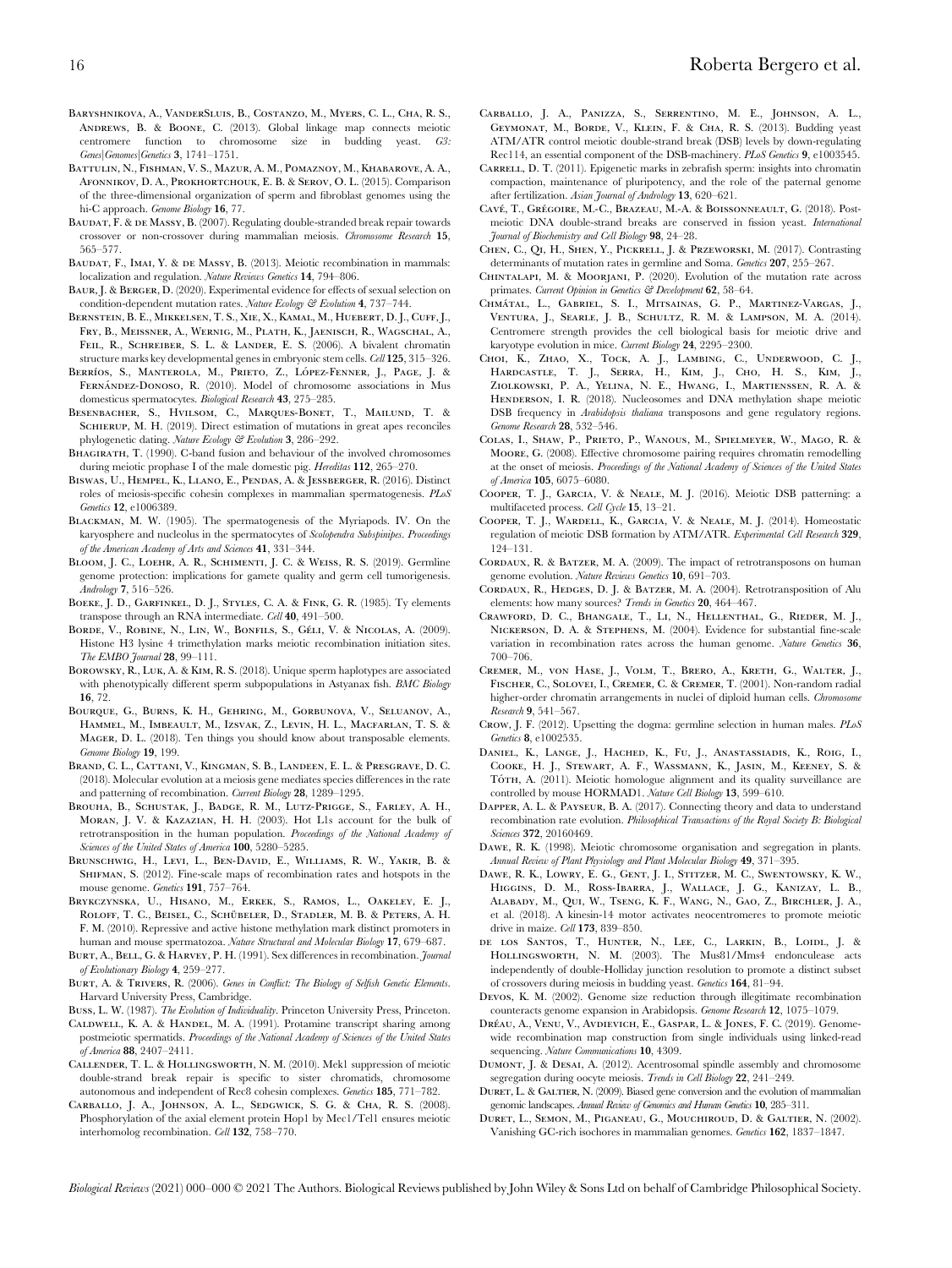- DYM, M. & FAWCETT, D. W. (1971). Further observations on the numbers of spermatogonia, spermatocytes, and spermatids connected by intercellular bridges in the mammalian testis. Biology of Reproduction 4, 195–215.
- Ellegren, H. (2007). Characteristics, causes and evolutionary consequences of malebiased mutation. Proceedings of the Royal Society of London. B. Biological Sciences 274, 1-10.
- Enguita-Marruedo, A., van Cappellen, W. A., Hoogerbrugge, J. W., Carofiglio, F., Wassenaar, E., Slotman, J. A., Houtsmuller, A. & BAARENDS, W. M. (2018). Live cell analyses of synaptonemal complex dynamics and chromosome movements in cultured mouse testis tubules and embryonic ovaries. Chromosoma 127, 341–359.
- ERBAR, C. (2003). Pollen tube transmitting tissue: place of competition of male gametophytes. International Journal of Plant Sciences 164, S265–S277.
- Ermolaeva, M. A., Segref, A., Dakhovnik, A., Ou, H. L., Schneider, J. I., UTERMÖHLEN, O., HOPPE, T. & SCHUMACHER, B. (2013). DNA damage in germ cells induces an innate immune response that triggers systemic stress resistance. Nature 501, 416–420.
- Farre´, M., Narayan, J., Slavov, G. T., Damas, J., Auvil, L., Li, C., Jarvis, E. D., BURT, D. W., GRIFFIN, D. K. & LARKIN, D. M. (2016). Novel insights into chromosome evolution in birds, archosaurs, and reptiles. Genome Biology and Evolution 8, 2442–2451.
- Feng, L., Wang, G., Hamilton, E. P., Xiong, J., Yan, G., Chen, K., Chen, X., Dui, W., Plemens, A., Khadr, L., Dhanekula, A., Juma, M., Quang DANG, H., KAPLER, G. M., ORIAS, E., et al. (2017). A germline-limited piggyBac transposase gene is required for precise excision in Tetrahymena genome rearrangement. Nucleic Acids Research 45, 9481–9502.
- Flatt, T., Min, K.-J., D'Alterio, C., Villa-Cuesta, E., Cumbers, J., Lehmann, R., Jones, D. L. & Tatar, M. (2008). Drosophila germ-line modulation of insulin signaling and lifespan. Proceedings of the National Academy of Sciences of the United States of America 105, 6368–6373.
- FLYAMER, I. M., GASSLER, J., IMAKAEY, M., BRANDÃO, H. B., ABDENNUR, N., Razin, S. V., Mirny, L. A. & Tachibana-Konwalsk, K. (2017). Single-nucleus hi-C reveals unique chromatin reorganization at oocyte-to-zygote transition. Nature 544, 110–114.
- Fowler, K. R., Sasaki, M., Milman, N., Keeney, S. & Smith, G. R. (2014). Evolutionarily diverse determinants of meiotic DNA break and recombination landscapes across the genome. Genome Research 24, 1650–1664.
- Fukai, E., Umehara, Y., Sato, S., Endo, M., Kouchi, H. & Hayashi, M. (2010). Derepression of the plant chromovirus LORE1 induces germline transposition in regenerated plants. PLoS Genetics 6, e100868.
- Gao, Z., Moorjani, P., Sasani, T., Pedersen, B., Quinlan, A., Jorde, L., Amster, G. & Przeworski, M. (2018). Overlooked roles of DNA damage and maternal age in generating human germline mutations. Proceedings of the National Academy of Sciences of the United States of America 116, 9491–9500.
- Gao, Z., Wyman, M. J., Sella, G. & Przeworski, M. (2016). Interpreting the dependence of the mutation rates on age and time. PLoS Biology 14, e1002355.
- Garcia, V., Gray, S., Allison, R. M., Cooper, T. J. & Neale, M. J. (2015). Tel1ATM-mediated interference suppresses clustered meiotic double-strand-break formation. Nature 520, 114–118.
- Garcia-Diaz, M. & Kunkel, T. A. (2006). Mechanism of a genetic glissando\*: structural biology of indel mutations. Trends in Biochemical Sciences 31, 206–214.
- Garcia-Rodriguez, A., Gozalves, J., Agarwal, A., Roy, R. & Johnston, S. (2019). DNA damage and repair in human reproductive cells. International Journal of Molecular Sciences 20, 31.
- Ghildiyal, M. & Zamore, P. D. (2009). Small silencing RNAs: an expanding universe. Nature Reviews Genetics 10, 94–108.
- Gleason, R. J., Anand, A., Kai, T. & Chen, X. (2018). Protecting and diversifying the germline. Genetics 208, 435-471.
- Goodier, J. L. (2016). Restricting retrotransposons: a review. Mobile DNA 7, 17.
- Goriely, A. & Wilkie, A. O. (2012). Paternal age effect mutations and selfish spermatogonial selection: causes and consequences for human disease. American Journal of Human Genetics 90, 175–120.
- Gray, S., Allison, R. M., Garcia, V., Goldman, A. S. H. & Neale, M. J. (2013). Positive regulation of meiotic DNA double-strand break formation by activation of the DNA damage checkpoint kinase Mec1(ATR). Open Biology 3, 130019.
- Greenwald, W. W., Li, H., Benaglio, P., Jakubosky, D., Matsui, H., Schmitt, A., Selvaraj, S., D'Antonio, M., D'Antonio-Chronowska, A., Smith, E. N. & Frazer, K. A. (2019). Subtle changes in chromatin loop contact propensity are associated with differential gene regulation and expression. Nature Communications 10, 1–17.
- GRÉGOIRE, M.-C., LEDUC, F., MORIN, M. H., CAVÉ, T., ARGUIN, M., RICHTER, M., JACQUES, P.-É. & BOISSONNEAULT, G. (2018). The DNA double-strand "breakome" of mouse spermatids. Cellular and Molecular Life Sciences 75, 2859–2872.
- Grey, C., Baudat, F. & de Massy, B. (2018). PRDM9, a driver of the genetic map. PLoS Genetics 14, e1007479.
- Grow, E. J., Flynn, R. A., Chavez, S. L., Bayless, N. L., Wossidlo, M., Wesche, D. J., Martin, L., Ware, C. B., Blish, C. A., Chang, H. Y., Reijo

PERA, R. A. & WYSOCKA, J. (2015). Intrinsic retroviral reactivation in human preimplantation embryos and pluripotent cells. Nature 522, 221–225.

- Grushcow, J. M., Holzen, T. M., Park, K. J., Weinert, T., Lichten, M. & BISHOP, D. K. (1999). Saccharomyces cerevisiae checkpoint genes MEC1, RAD17 and RAD24 are required for normal meiotic recombination partner choice. Genetics 153, 607–620.
- Gruzova, M. N. (1988). The nucleus during oogenesis with special reference to extrachromosomal structures. In Oocyte Growth and Maturation (eds T. A. DETTLAFF, S. G. VASSETZKY and F. BILLETT), pp. 77–163. Springer US, Boston.
- Gupta, P. K., Johnson, D. L., Reid, T. M., Lee, M. S., Romano, L. J. & King, C. M. (1989). Mutagenesis by single site-specific arylamine-DNA adducts. Induction of mutations at multiple sites. The Journal of Biological Chemistry 264, 20120–20130.
- HAAF, T. & WARD, D. C. (1995). Higher order nuclear structure in mammalian sperm revealed by in situ hybridization and extended chromatin fibers. Experimental Cell Research 219, 604-611.
- Haig, D. (2016). Transposable elements: self-seekers of the germline, team-players of the soma. BioEssays 38, 1158-1166.
- Hajkova, P. (2011). Epigenetic reprogramming in the germline: towards the ground state of the epigenome. Philosophical Transactions of the Royal Society of London. Series B, Biological Sciences 366, 2266–2273.
- HALDANE, J. B. S. (1947). The mutation rate of the gene for haemophilia, and its segregation ratios in males and females. Annals of Eugenics 13, 262-271.
- Halldorson, B. V., Palsson, G., Stefansson, O. A., Jonsson, H., Hardarson, M. T., Eggertson, H. P., Gunnarsson, B., Oddsson, A., Halldorsson, G. H., Zink, F., Gudjornsson, S. A., Frigge, M. L., Thorleifsson, G., Stacey, S. N., Sulem, P., et al. (2019). Characterizing mutagenic effects of recombination through a sequence-level genetic map. Science 363, eaau1043.
- HALLIGAN, D. L. & KEIGHTLEY, P. D. (2009). Spontaneous mutation accumulation studies in evolutionary genetics. Annual Review of Ecology, Evolution, and Systematics 40, 151–172.
- Hammoud, S. S., Nicx, D. A., Zhang, H., Purwar, J., Carrell, D. T. & Cairns, B. R. (2009). Distinctive chromatin in human sperm packages genes for embryo development. Nature 460, 473–479.
- Haradhvala, N. J., Polak, P., Stojanov, P., Covington, K. R., Shinbrot, E., Hess, J. M., Rheinbay, E., Kim, J., Maruvka, Y. E., Braunstein, L. Z., Kamburov, A., Hanawalt, P. C., Wheeler, D. A., Koren, A., LAWRENCE, M. S. & GETZ, G. (2016). Mutational strand asymmetries in cancer genomes reveal mechanisms of DNA damage and repair. Cell 164, 538-549.
- HARRIS, K. & PRITCHARD, J. K. (2017). Rapid evolution of the human mutation spectrum. eLife 6, 24284.
- Hastings, I. M. (1989). Potential germline competition in animals and its evolutionary implications. Genetics 123, 191–197.
- Hastings, I. M. (1991). Germline selection population genetic-aspects of the sexual asexual life-cycle. Genetics 129, 1167–1176.
- HEDRICK, P. W. (1987). Gametic disequilibrium measures: proceed with caution. Genetics 117, 331–341.
- HELLEU, Q., GÉRARD, P. R., DUBRUILLE, R., OGEREAU, D., PRUD'HOMME, B., LOPPIN, B. & MONTCHAMP-MOREAU, C. (2016). Rapid evolution of a Ychromosome heterochromatin protein underlies sex chromosome meiotic drive. Proceedings of the National Academy of Sciences of the United States of America 113, 4110–4115.
- Henderson, K. A., Kee, K., Maleki, S., Santini, P. A. & Keeney, S. (2006). Cyclindependent kinase directly regulates initiation of meiotic recombination. Cell 125, 1321–1332.
- HENIKOFF, S. & MALIK, H. S. (2002). Centromeres: selfish drivers. Nature 417, 227.
- Hillmer, M., Wagner, D., Summerer, A., Daiber, M., Mautner, V.-F., Messiaen, L., Cooper, D. N. & Kehrer-Sawatzki, H. (2016). Fine mapping of meiotic NAHR-associated crossovers causing large NF1 deletions. Human Molecular Genetics 25, 484–496.
- HOLLINGSWORTH, N. M. & BRILL, S. J. (2004). The Mus81 solution to resolution: generating meiotic crossovers without Holliday junctions. Genes  $\mathcal{C}$  Development 18, 117–125.
- Holloway, J. K., Sun, X., Yokoo, R., Villeneuve, A. M. & Cohen, P. E. (2014). Mammalian CNTD1 is critical for meiotic crossover maturation and deselection of excess precrossover sites. The Journal of Cell Biology 205, 633-641.
- Holloway, K., Lawson, V. E. & Jeffreys, A. J. (2006). Allelic recombination and de novo deletions in sperm in the human β-globin gene region. Human Molecular Genetics 15, 1099–1111.
- Hong, S., Sung, Y., Yu, M., Lee, M., Kleckner, N. & Kim, K. P. (2013). The logic and mechanism of homologous recombination partner choice. Molecular Cell 51, 440–453.
- Hou, Y., Fan, W., Yan, L., Li, R., Lian, Y., Huang, Y., Li, J., Xu, L., Tang, F., Xie, X. S. & Qiao, J. (2013). Genome analyses of single human oocytes. Cell 155, 1492–1506.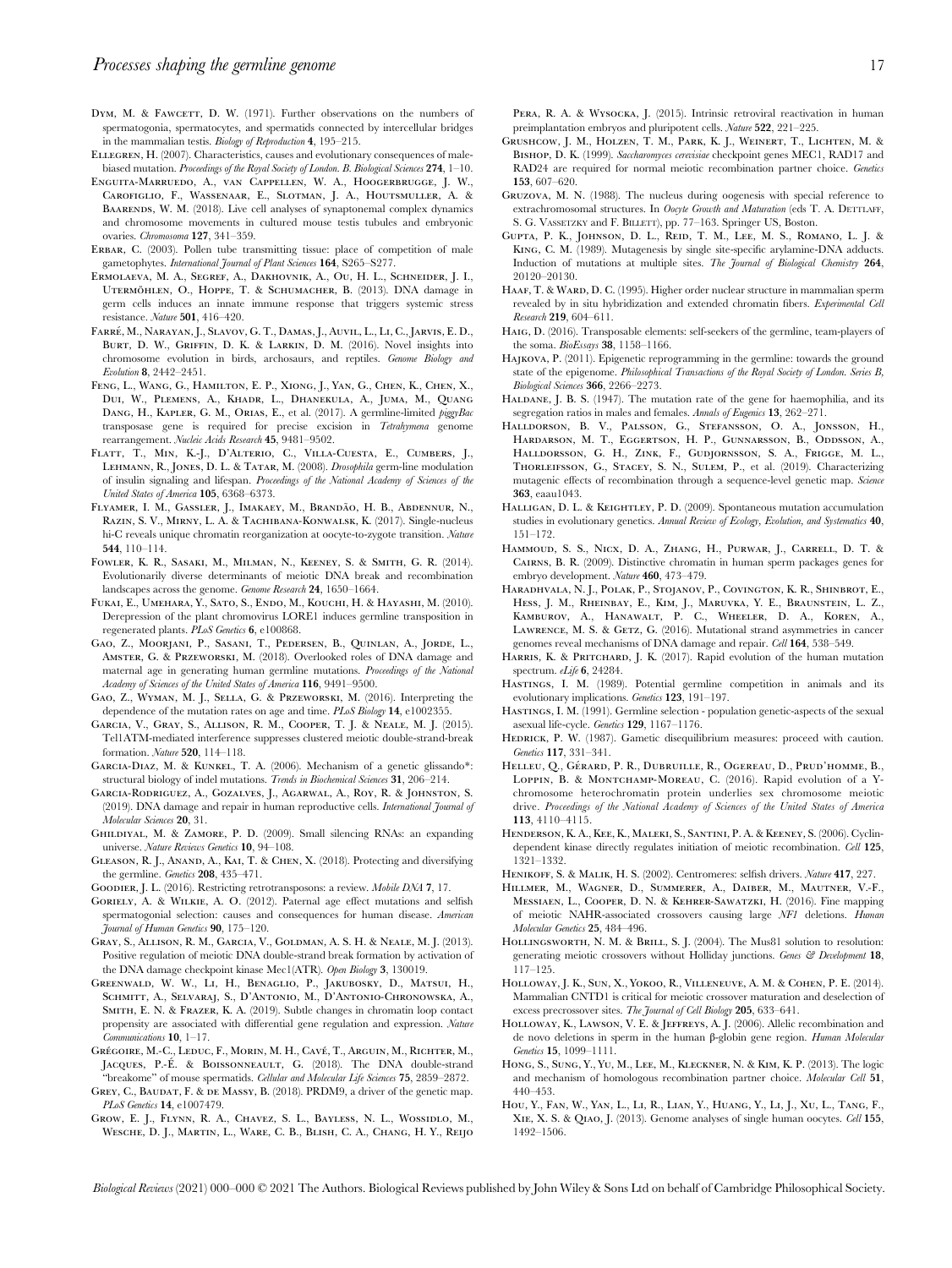Huang, C. R. L., Burns, K. H. & Boeke, J. D. (2012). Active transposition in genomes. Annual Review of Genetics 46, 651–675.

- HUNTER, N. (2017). Oocyte quality control: causes, mechanisms, and consequences. Cold Spring Harbor Symposia on Quantitative Biology 82, 235–247.
- HWANG, G. H., HOPKINS, J. L. & JORDAN, P. W. (2018). Chromatin spread preparations for the analysis of mouse oocyte progression from prophase to metaphase II. *Journal of Visualized Experiments* 132, 56736.
- IMMLER, S. (2019). Haploid selection in "diploid" organisms. Annual Review in Ecology, Evolution and Systematics, 50, 219–236.
- IMMLER, S. & OTTO, S. P. (2018). The evolutionary consequences of selection at the haploid Gametic stage. American Naturalist 192, 241–249.
- International HapMap Consortium (2005). A haplotype map of the human genome. Nature 437, 1299–1320.
- Ioannou, D., Millan, N. M., Jordan, E. & Tempest, H. G. (2017). A new model of sperm nuclear architecture following assessment of the organization of centromeres and telomeres in three-dimensions. Scientific Reports 7, 41585.
- ISHIGURO, K. (2019). The cohesin complex in mammalian meiosis. Genes to Cells 24, 6–30.
- Ito, M., Kugou, K., Fawcett, J. A., Mura, S., Ikeda, S., Innan, H. & Ohta, K. (2014). Meiotic recombination cold spots in chromosomal cohesion sites. Genes to Cells 19, 359–373.
- Jeffreys, A. J., Murray, J. & Neumann, R. (1998). High-resolution mapping of crossovers in human sperm defines a minisatellite-associated recombination hotspot. Molecular Cell 2, 267–273.
- JEFFREYS, A. J., RITCHIE, A. & NEUMANN, R. (2000). High resolution analysis of haplotype diversity and meiotic crossover in the human TAP2 recombination hotspot. Human Molecular Genetics 9, 725-733.
- JÓNSSON, H., SULEM, P., KEHR, B., KRISTMUNDSDOTTIR, S., ZINK, F., Hjartarson, E., Hardarson, M. T., Hjorleifsson, K. E., Eggertsson, H. P., Gudjonsson, S. A., Ward, L. D., Arnadottir, G. A., Helgason, E. A., Helgason, H., Gylfason, A., Jonasdottir, A., JONASDOTTIR, A., RAFNAR, T., FRIGGE, M., STACEY, S. N., TH. Magnusson, O., Thorsteinsdottir, U., Masson, G., Kong, A., Halldorsson, B. V., Helgason, A., Gudbjartsson, D. F. & STEFANSSON, K. (2017). Parental influence on human germline de novo mutations in 1,548 trios from Iceland. Nature 549, 519–522.
- JOSEPH, S. B. & KIRKPATRICK, M. (2004). Haploid selection in animals. Trends in Ecology & Evolution 19, 592–597.
- JOSHI, N., BROWN, M. S., BISHOP, D. K. & BÖRNER, G. V. (2015). Gradual implementation of the meiotic recombination program via checkpoint pathways controlled by global dsb levels. Molecular Cell 57, 797–811.
- Joyce, E. F., Pedersen, M., Tiong, S., White-Brown, S. K., Paul, A., Campbell, S. D. & McKim, K. S. (2011). Drosophila ATM and ATR have distinct activities in the regulation of meiotic DNA damage and repair. The Journal of Cell Biology 195, 359–367.
- Jung, Y. H., Sauria, M. E. G., Lyu, X., Cheema, M. S., Ausio, J., Taylor, J. & Corces, V. G. (2017). Chromatin states in mouse sperm correlate with embryonic and adult regulatory landscapes. Cell Reports 18, 1366–1382.
- Kaiser, V. B. & Semple, C. A. (2018). Chromatin loop anchors are associated with genome instability in cancer and recombination hotspots in the germline. Genome Biology 19, 101.
- Kapusta, A. & Suh, A. (2017). Evolution of bird genomes-a transposon's-eye view: transposable elements and avian genome evolution. Annals of the New York Academy of Sciences **1389**, 164–185.
- Ke, Y., Xu, Y., Chen, X., Feng, S., Liu, Z., Sun, Y., Yao, X., Li, F., Zhu, W., Gao, L., Chen, H., Du, Z., Xie, W., Xu, X., Huang, X. & Liu, J. (2017). 3D chromatin structures of mature gametes and structural reprogramming during mammalian embryogenesis. Cell 170, 367–381.
- KENT, T. V., UZUNOVIC, J. & WRIGHT, S. I. (2017). Coevolution between transposable elements and recombination. Philosophical Transactions of the Royal Society of London. Series B, Biological Sciences 372, 20160458.
- Kim, K. P., Weiner, B. M., Zhang, L., Jordan, A., Dekker, J. & Kleckner, N. (2010). Sister cohesion and structural axis components mediate homolog bias of meiotic recombination. Cell 143, 924–937.
- Kleckner, N., Zickler, D., Jones, G. H., Dekker, J., Padmore, R., Henle, J. & HUTCHINSON, J. (2004). A mechanical basis for chromosome function. Proceedings of the National Academy of Sciences of the United States of America 101, 12592-12597.
- Knisbacher, B. A. & Levanon, E. Y. (2016). DNA editing of LTR retrotransposons reveals the impact of APOBECs on vertebrate genomes. Molecular Biology and Evolution 33, 554–567.
- Kocer, A., Henry-Berger, J., Noblanc, A., Champroux, A., Pogorelcnik, R., Guiton, R., Janny, L., Pons-Rejraji, H., Saez, F., Johnson, G., Krawetz, S., Alvarez, J., Aitken, R. & Drevet, J. (2015). Oxidative DNA damage in mouse sperm chromosomes: size matters. Free Radical Biology & Medicine 89, 993-1002.
- Kong, A., Thorleifsson, G., Gudbjartsson, D. F., Masson, G., Sigurdsson, A., Jonasdottir, A., Walters, G. B., Jonasdottir, A.,

Gylfason, A., Kristinsson, K. T., Gudjonsson, S. J., Frigge, M. L., HELGASON, A., THORSTEINSDOTTIR, U. & STEFANSSON, K. (2010). Fine-scale recombination rate differences between sexes, populations and individuals. Nature 467, 1099–1103.

- Lange, J., Pan, J., Cole, F., Thelen, M. P., Jasin, M. & Keeney, S. (2011). ATM controls meiotic double-strand-break formation. Nature 479, 237–240.
- Larkin, D. M., Pape, G., Donthu, R., Auvil, L., Welge, M. & Lewin, H. A. (2009). Breakpoint regions and homologous synteny blocks in chromosomes have different evolutionary histories. Genome Research 19, 770–777.
- Larracuente, A. M. & Presgraves, D. C. (2012). The selfish segregation distorter gene complex of Drosophila melanogaster. Genetics 192, 33–53.
- LAO, J. P., CLOUD, V., HUANG, C.-C., GRUBB, J., THACKER, D., LEE, C.-Y., Dresser, M. E., Hunter, N. & Bishop, D. K. (2013). Meiotic crossover control by concerted action of Rad51-Dmc1 in homolog template bias and robust homeostatic regulation. PLoS Genetics 9, e1003978.
- Leduc, F., Maquennehan, V., Nkoma, G. B. & Boissonneault, G. (2008). DNA damage response during chromatin remodeling in elongating spermatids of mice. Biology of Reproduction 78, 324–332.
- LENORMAND, T. (2003). The evolution of sex dimorphism in recombination. Genetics 163, 811–822.
- Lenormand, T. & Dutheil, J. (2005). Recombination difference between sexes: a role for haploid selection. PLoS Biology 3, e63.
- LENORMAND, T., ENGELSTÄDTER, J., JOHNSTON, S. E., WIJNKER, E. & HAAG, C. R. (2016). Evolutionary mysteries in meiosis. Philosophical Transactions of the Royal Society B: Biological Sciences 19, 371.
- LESECQUE, Y., GLÉMIN, S., LARTILLOT, N., MOUCHIROUD, D. & DURET, L. (2014). The red queen model of recombination hotspots evolution in the light of archaic and modern human genomes. PLoS Genetics 10, e1004790.
- Lesecque, Y., Mouchiroud, D. & Duret, L. (2013). GC-biased gene conversion in yeast is specifically associated with crossovers: molecular mechanisms and evolutionary significance. Molecular Biology and Evolution 30, 1409-1419.
- Levin, H. L. & Moran, J. V. (2011). Dynamic interactions between transposable elements and their hosts. Nature Reviews Genetics 12, 615–627.
- LI, W.-H., YI, S. & MAKOVA, K. (2002). Male-driven evolution. Current Opinion in Genetics and Development 12, 650–656.
- LICHTEN, M. & GOLDMAN, A. S. H. (1995). Meiotic recombination hotspots. Annual Review of Genetics 29, 423–444.
- Lieberman-Aiden, E., van Berkum, N. L., Williams, L., Imakaev, M., Ragoczy, T., Telling, A., Amit, I., Lajoie, B. R., Sabo, P. J., Dorschner, M. O., Sandstrom, R., Bernstein, B., Bender, M. A., Groudine, M., Gnirke, A., Stamatoyannopoulos, J., Mirny, L. A., Lander, E. S. & Dekker, J. (2009). Comprehensive mapping of long-range interactions reveals folding principles of the human genome. Science 326, 289–293.
- Lindsay, S. J., Rhabari, R., Kaplanis, J., Keane, T. & Hurles, M. E. (2019). Similarities and differences in patterns of germline mutation between mice and humans. Nature Communications 10, 4053.
- Liu, P., Lacaria, M., Zhang, F., Withers, M., Hastings, P. J. & Lupski, J. R. (2011). Frequency of nonallelic homologous recombination is correlated with length of homology: evidence that ectopic synapsis precedes ectopic crossing-over. The American Journal of Human Genetics 89, 580–588.
- Long, H., Behringer, M. G., Williams, E., Te, R. & Lynch, M. (2016). Similar mutation rates but highly diverse mutation spectra in ascomycete and basidiomycete yeasts. Genome Biology and Evolution 8, 3815–3821.
- Luan, D. D., Korman, M. H., Jakubczak, J. L. & Eickbush, T. H. (1993). Reverse transcription of R2Bm RNA is primed by a nick at the chromosomal target site: a mechanism for non-LTR retrotransposition. Cell 72, 595–605.
- LUCIANO, A. M., FRANCIOSI, F., DIECI, C. & LODDE, V. (2014). Changes in largescale chromatin structure and function during oogenesis: a journey in company with follicular cells. Animal Reproduction Science 149, 3-10.
- LYON, M. F. (2003). Tranmission ratio distortion in mice. Annual Review of Genetics 37, 393–408.
- MacArthur, J. A. L., Spector, T. D., Lindsay, S. J., Mangino, M., Gill, R., SMALL, K. S. & HURLES, M. E. (2014). The rate of nonallelic homologous recombination in males is highly variable, correlated between monozygotic twins and independent of age. PLoS Genetics 10, e1004195.
- Meinke, D., Sweeney, C. & Muralla, R. (2009). Integrating the genetic and physical maps of Arabidopsis thaliana: identification of mapped alleles of cloned essential (EMB) genes. PLoS One 4, e7386.
- MERCIER, R., MÉZARD, C., JENCZEWSKI, E., MACAISNE, N. & GRELON, M. (2016).
- The molecular biology of meiosis in plants. Annual Review of Plant Biology 66, 297-327. Mezard, C., Vignard, J., Drouaud, J. & Mercier, R. (2007). The road to crossovers: plants have their say. Trends in Genetics 23, 91–99.
- Milholland, B., Dong, X., Zhang, L., Hao, X., Suh, Y. & Vijg, J. (2017). Differences between germline and somatic mutation rates in humans and mice. Nature Communications 8, 15183.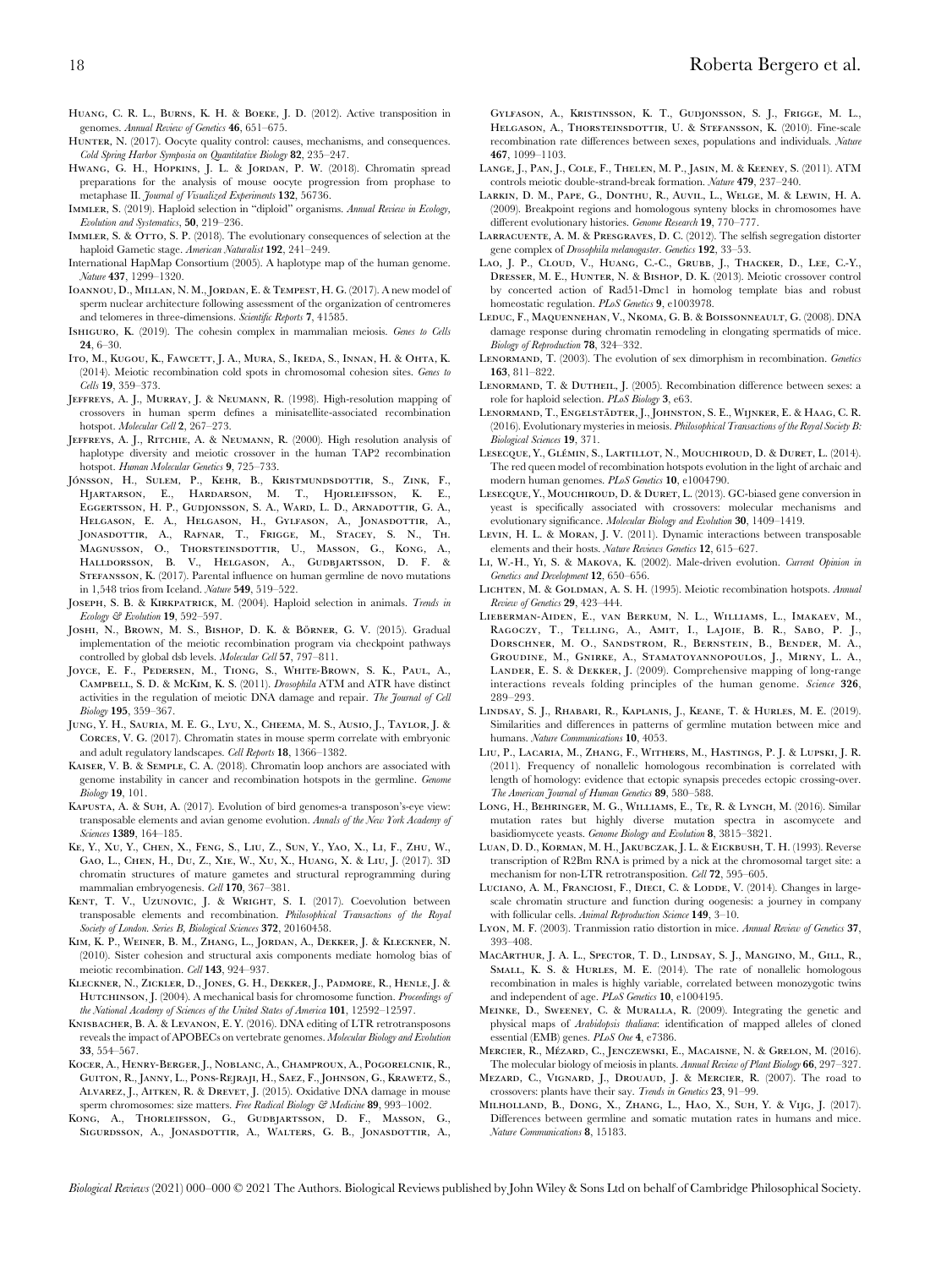- Mohibullah, N. & Keeney, S. (2017). Numerical and spatial patterning of yeast meiotic DNA breaks by Tel1. Genome Research 27, 278–288.
- Moore, G. & Shaw, P. (2009). Improving the chances of finding the right partner. Current Opinion in Genetics & Development 19, 99–104.
- MULCAHY, D. L. & MULCAHY, G. B. (1975). The influence of gametophytic competition on sporophytic quality in Dianthus chinensis. Theoretical and Applied Genetics 46, 277–280.
- Murakami, H. & Keeney, S. (2014). Temporospatial coordination of meiotic DNA replication and recombination via DDK recruitment to replisomes. Cell 158, 861–873.
- Murakami, H., Lam, I., Song, J., van Overbeek, M. & Keeney, S. (2018). Multilayered mechanisms ensure that short chromosomes recombine in meiosis. Nature 582, 124–128.
- Myers, S. (2005). A fine-scale map of recombination rates and hotspots across the human genome. Science 310, 321–324.
- Namekawa, S. H., VandeBerg, J. L., McCarrey, J. R. & Lee, J. T. (2007). Sex chromosome silencing in the marsupial male germ line. Proceedings of the National Academy of Sciences of the United States of America 104, 9730–9735.
- Narasimhan, V. M., Rahbari, R., Scally, A., Wuster, A., Mason, D., Xue, Y., Wright, J., Trembath, R. C., Maher, E. R., van Heel, D. A., Auton, A., HURLES, M. E., TYLER-SMITH, C. & DURBIN, R. (2017). Estimating the human mutation rate from autozygous segments reveals population differences in human mutational processes. Nature Communications 8, 303.
- NÄTT, D. & THORSELL, A. (2016). Stress-induced transposon reactivation: a mediator or an estimator of allostatic load? Environmental Epigenetics 2, dvw015.
- Neale, M. J. (2010). PRDM9 points the zinc finger at meiotic recombination hotspots. Genome Biology 11, 104.
- Newkirk, S. J., Lee, S., Grandi, F. C., Gaysinskaya, V., Rosser, J. M., van den Berg, N., Hogarth, C. A., Marchetto, M. C. N., Muotri, A. R., Griswold, M. D., Ye, P., Bortvin, A., Gage, F. H., Boeke, J. D. & An, W. (2017). Intact piRNA pathway prevents L1 mobilization in male meiosis. Proceedings of the National Academy of Sciences of the United States of America 114, E5635–E5644.
- Nicolas, A., Treco, D., Schultes, N. P. & Szostak, J. W. (1989). An initiation site for meiotic gene conversion in the yeast Saccharomyces cerevisiae. Nature 338, 35–39.
- NOVAK, J. E., ROSS-MACDONALD, P. B. & ROEDER, G. S. (2001). The budding yeast Msh4 protein functions in chromosome synapsis and the regulation of crossover distribution. Genetics 158, 1013–1025.
- Ohkura, H. (2015). Meiosis: an overview of key differences from mitosis. Cold Spring Harbor Perspectives in Biology 7, a015859.
- Oliver, P. L., Goodstadt, L., Bayes, J. J., Birtle, Z., Roach, K. C., Phadnis, N., Beatson, S. A., Lunter, G., Malik, H. S. & Ponting, C. P. (2009). Accelerated evolution of the PRDM9 speciation gene across diverse metazoan taxa. PLoS Genetics 5, e1000753.
- Ono, R., Ishii, M., Fujihara, Y., Kitazawa, M., Usami, T., Kaneko-Ishino, T., Kanno, J., Ikawa, M. & Ishino, F. (2015). Double strand break repair by capture of retrotransposon sequences and reverse-transcribed spliced mRNA sequences in mouse zygotes. Scientific Reports 5, 12281.
- OTTO, S. P. & HASTINGS, I. M. (1998). Mutation and selection within the individual. Genetica 102/103, 507–524.
- Ottolini, C. S., Capalbo, A., Newnham, L., Cimadomo, D., Natesan, S. A., Hoffmann, E. R., Ubaldi, F. M., Rienzi, L. & Handyside, A. H. (2016). Generation of meiomaps of genome-wide recombination and chromosome segregation in human oocytes. Nature Protocols 11, 1229–1243.
- Ottolini, C. S., Newnham, L. J., Capalbo, A., Natesan, S. A., Joshi, H. A., Cimadomo, D., Griffin, D. K., Sage, K., Summers, M. C., Thornhill, A. R., Housworth, E., Herbert, A. D., Rienzi, L., Ubaldi, F. M., Handyside, A. H. & Hoffmann, E. R. (2015). Genome-wide maps of recombination and chromosome segregation in human oocytes and embryos show selection for maternal recombination rates. Nature Genetics 47, 727–735.
- Pan, J., Sasaki, M., Kniewel, R., Murakami, H., Blitzblau, H. G., Tischfield, S. E., Zhu, X., Neale, M. J., Jasin, M., Socci, N. D., Hochwagen, A. & Keeney, S. (2011). A hierarchical combination of factors shapes the genome-wide topography of yeast meiotic recombination initiation. Cell 144, 719–731.
- PATEL, L., KANG, R., ROSENBERG, S. C., QIU, Y., RAVIRAM, R., CHEE, S., HU, R., REN, B., COLE, F. & CORBETT, K. D. (2019). Dynamic reorganization of the genome shapes the recombination landscape in meiotic prophase. Nature Structural & Molecular Biology 26, 164-174.
- Petes, T. D., Malone, R. E. & Symington, L. S. (1991). Recombination in yeast. In The Molecular and Cellular Biology of the Yeast Saccharomyces (eds J. R. BROACH, E. W. JONES and J. R. PRINGLE), pp. 407–521. Cold Spring Harbor Laboratory, Cold Spring Harbor.
- PONGER, L., DURET, L. & MOUCHIROUD, D. (2001). Determinants of CpG islands: expression in early embryo and isochore structure. Genome Research 11, 1854–1860.
- Rao, S. P. P., Huntley, M. H., Durand, N. C., Stamenova, E. K., BOCHKOV, I. D., ROBINSON, J. T., SANBORN, A. L., MACHOL, I., OMER, A. D.,

LANDER, E. S. & AIDEN, E. L. (2014). A 3D map of the human genome at kilobase resolution reveals principles of chromatin looping. Cell 159, 1665–1680.

- Rastas, R. (2017). Lep-Map3: robust linkage mapping even for low-coverage whole genome sequencing data. Bioinformatics 23, 3726-3732.
- RATHJE, C. C., JOHNSON, E. E. P., DRAGE, D., PATINIOTI, C., SILVESTRI, G., Affara, N. A., Ialy-Radio, C., Cocquet, J., Skinner, B. M. & Ellis, P. J. I. (2019). Differential sperm motility mediates the sex ratio drive shaping mouse sex chromosome evolution. Current Biology 29, 3692–3698.
- RAUDSEPP, T. & CHOWDHARY, B. P. (2016). The eutherian pseudoautosomal region. Cytogenetic and Genome Research 147, 81–94.
- Richardson, S. R. & Faulkner, G. J. (2018). Heritable L1 retrotransposition events during development: understanding their origins: examination of heritable, endogenous L1 retrotransposition in mice opens up exciting new questions and research directions. BioEssays 40, e1700189.
- ROBERTS, S. A. & GORDENIN, D. A. (2014). Clustered and genome-wide transient mutagenesis in human cancers: hypermutation without permanent mutators or loss of fitness: prospects & overviews. BioEssays 36, 382–393.
- SARDA, S., ZENG, J., HUNT, B. G. & YI, S. V. (2012). The evolution of invertebrate gene body methylation. Molecular Biology and Evolution 29, 1907-1916.
- Sasaki, M., Tischfield, S. E., van Overbeek, M. & Keeney, S. (2013). Meiotic recombination initiation in and around retrotransposable elements in Saccharomyces cerevisiae. PLoS Genetics 9, e1003732.
- Sasanuma, H., Hirota, K., Fukuda, T., Kakusho, N., Kugou, K., Kawasaki, Y., SHIBATA, T., MASAI, H. & OHTA, K. (2008). Cdc7-dependent phosphorylation of Mer2 facilitates initiation of yeast meiotic recombination. Genes & Development 22, 398-410.
- SCALLY, A. & DURBIN, R. (2012). Revising the human mutation rate: implications for understanding human evolution. Nature Reviews Genetics 13, 745-753.
- Schalbetter, S. A., Goloborodko, A., Fudenberg, G., Belton, J.-M., Miles, C., Yu, M., Dekker, J., Mirny, L. & Baxter, J. (2017). SMC complexes differentially compact mitotic chromosomes according to genomic context. Nature Cell Biology 19, 1071–1080.
- Schalbetter, S. A., Fudenberg, G., Baxter, J., Pollard, K. S. & Neale, M. J. (2019). Principles of meiotic chromosome assembly. Nature Communications 10, 1–12.
- Schiff, J. D., Luna, M., Evans, M. I., Patel, Z., Berry, P. K. & Bar-Chama, N. (2010). Sex chromosome micromosaicism in infertile men with normal karyotypes. Fertility and Sterility 93, 1903–1906.
- SCHMID-SIEGERT, E., SARKAR, N. & REYMOND, P. (2017). Low number of fixed somatic mutations in a long-lived oak tree. Nature Plants 3, 926-929.
- SCHWACHA, A. & KLECKNER, N. (1997). Interhomolog bias during meiotic recombination: meiotic functions promote a highly differentiated interhomologonly pathway. Cell 90, 1123–1135.
- SCHWARZACHER, T. (2003). Meiosis, recombination and chromosomes: a review of gene isolation and fluorescent in situ hybridization data in plants. Journal of Experimental Botany 54, 11–23.
- SÉGUREL, L., LEFFLER, E. M. & PRZEWORSKI, M. (2011). The case of the fickle fingers: how the PRDM9 zinc finger protein specifies meiotic recombination hotspots in humans. PLoS Biology 9, e1001211.
- Sen, S. K., Han, K., Wang, J., Lee, J., Wang, H., Callinan, P. A., Dyer, M., Cordaux, R., Liang, P. & Batzer, M. A. (2006). Human genomic deletions mediated by recombination between alu elements. The American Journal of Human Genetics 79, 41–53.
- Seplyarskiy, V. B., Akkuratov, E. E., Akkuratova, N., Andrianova, M. A., Nikolaev, S. I., Bazykin, G. A., Adameyko, I. & Sunyaev, S. R. (2019). Error-prone bypass of DNA lesions during lagging-strand replication is a common source of germline and cancer mutations. Nature Genetics 51, 36-41.
- Shinde, D. N., Elmer, D. P., Calabrese, P., Boulanger, J., Arnheim, N. & Tiemann-Boege, I. (2013). New evidence for positive selection helps explain the paternal age effect observed in achondroplasia. Human Molecular Genetics 22, 4117–4126.
- SIMARD, O., GRÉGOIRE, M.-C., ARGUIN, M., BRAZEAU, M.-A., LEDUC, F., MAROIS, I., RICHTER, M. V. & BOISSONNEAULT, G. (2014). Instability of trinucleotidic repeats during chromatin remodeling in spermatids. Human Mutation 35, 1280–1284.
- Smagulova, F., Brick, K., Pu, Y., Camerini-Otero, R. D. & Petukhova, G. V. (2016). The evolutionary turnover of recombination hot spots contributes to speciation in mice. Genes & Development 30, 266-280.
- Stapley, J., Feulner, P. G. D., Johnston, S. E., Santure, A. W. & Smadja, C. M. (2017). Variation in recombination frequency and distribution across eukaryotes: patterns and processes. Philosophical Transactions of the Royal Society B: Biological Sciences 372, 20160455.
- STOLTZFUS, A. & McCANDLISH, D. M. (2017). Mutational biases influence parallel adaptation. Molecular Biology and Evolution 34, 2163–2172.
- Subramanian, V. V., Zhu, X., Markowitz, T. E., Vale Silva, L. A., San-Segundo, P., Hollingsworth, N. M., Keeney, S. & Hochwagen, A. (2019). Persistent DNA-break potential near telomeres increases initiation of meiotic recombination on short chromosomes. Nature Communications 10, 970.